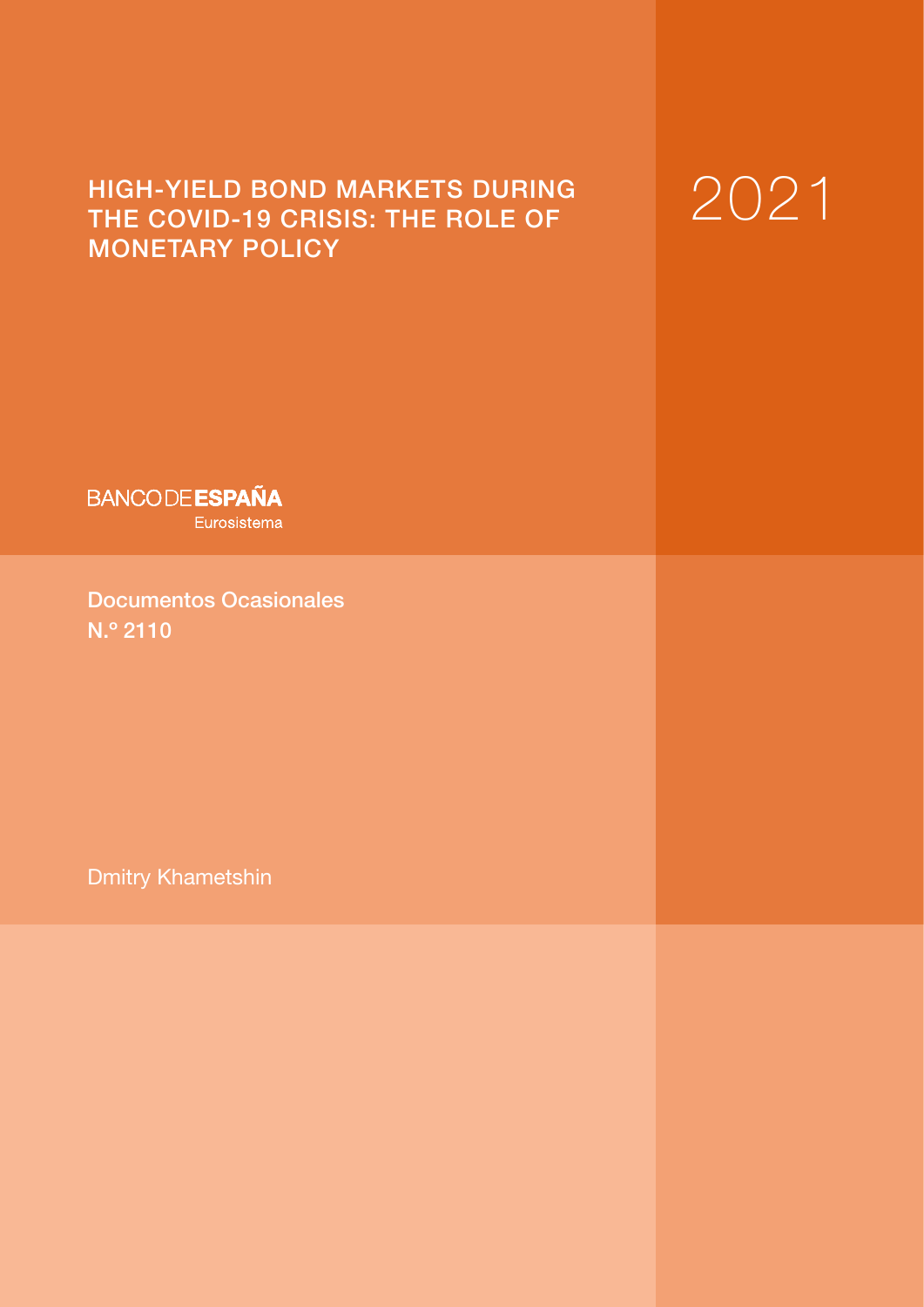HIGH-YIELD BOND MARKETS DURING THE COVID-19 CRISIS: THE ROLE OF MONETARY POLICY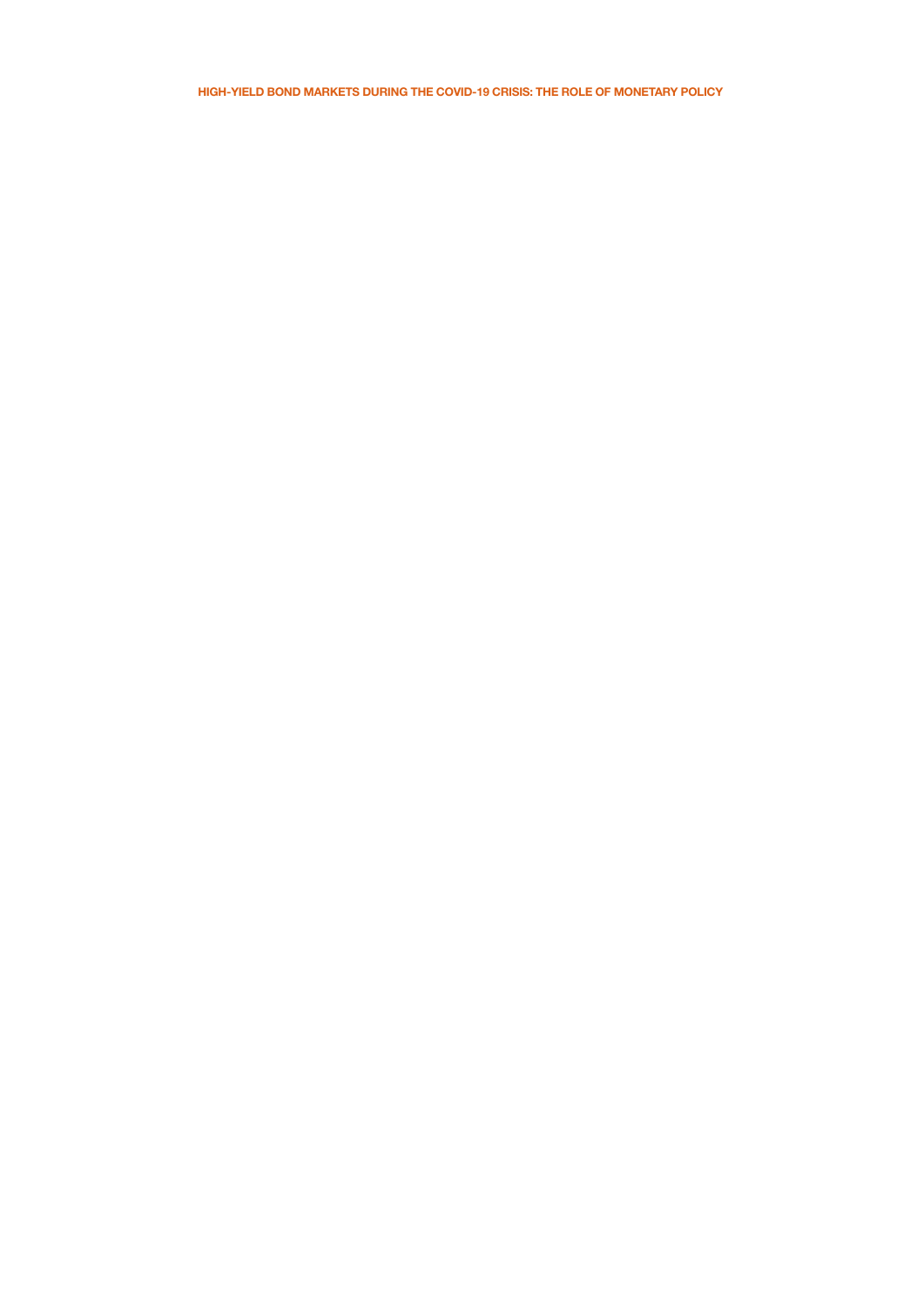# HIGH-YIELD BOND MARKETS DURING THE COVID-19 CRISIS: THE ROLE OF MONETARY POLICY

Dmitry Khametshin

BANCO DE ESPAÑA

Documentos Ocasionales. N.º 2110 April 2021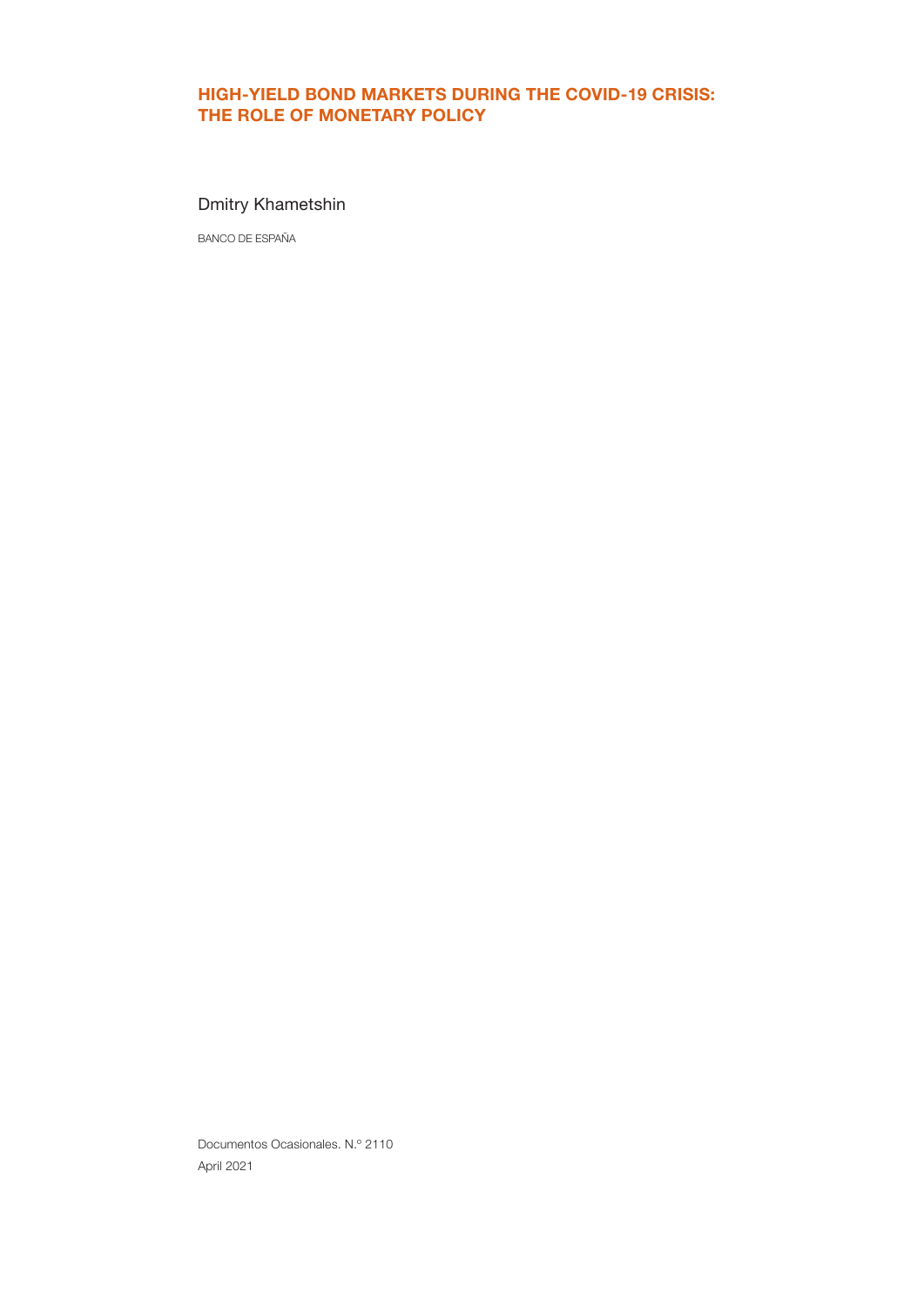The Occasional Paper Series seeks to disseminate work conducted at the Banco de España, in the performance of its functions, that may be of general interest.

The opinions and analyses in the Occasional Paper Series are the responsibility of the authors and, therefore, do not necessarily coincide with those of the Banco de España or the Eurosystem.

The Banco de España disseminates its main reports and most of its publications via the Internet on its website at: http://www.bde.es.

Reproduction for educational and non-commercial purposes is permitted provided that the source is acknowledged.

© BANCO DE ESPAÑA, Madrid, 2021

ISSN: 1696-2230 (on-line edition)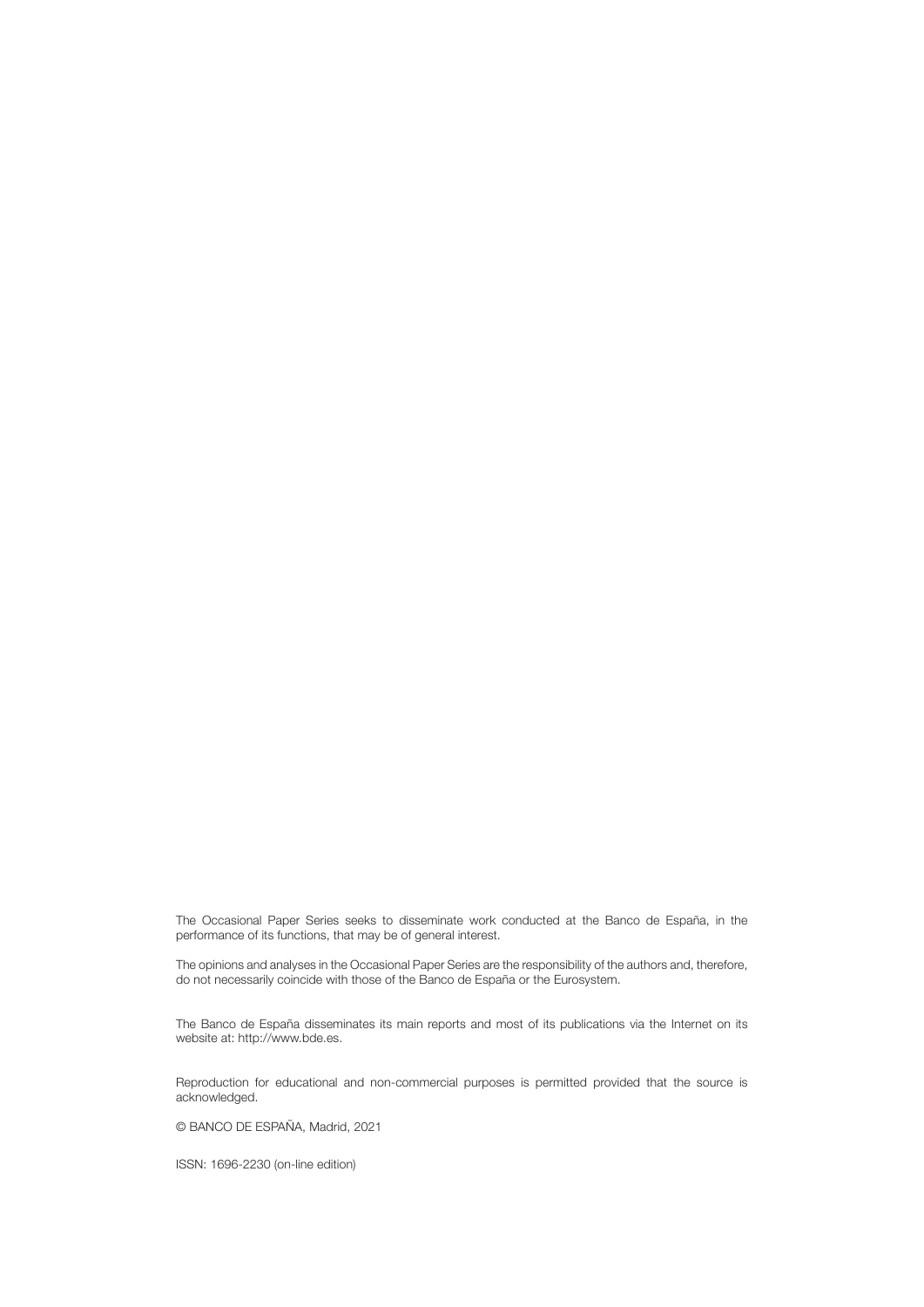#### Abstract

This article documents the difference in corporate bond issuance between the euro area (EA) and the United States (US) in 2020, especially in the high-yield (HY) segment, and discusses the role that the monetary policy measures undertaken by the US Federal Reserve (Fed) and the ECB in response to the Covid-19 crisis may have played in explaining such difference. We document that the issuance of HY bonds since February 2020 has been lower by historical standards in the EA than in the US. The Fed's measures aimed at the HY segment, mainly the purchase of HY bond exchange traded funds (ETFs), could have reduced credit spreads and improved market liquidity, which in turn could have stimulated debt issuance. Alternatively, HY issuers in the EA may have faced better bank funding conditions due to the ECB's targeted longer term refinancing operations (TLTRO) and to other measures by national fiscal authorities, leading such issuers to substitute bank credit for bond finance. The article discusses these possibilities and argues that they all may have played a role to a certain extent.

Keywords: corporate bond purchase programs, monetary policy, COVID-19.

JEL classification: E58, E43, G12.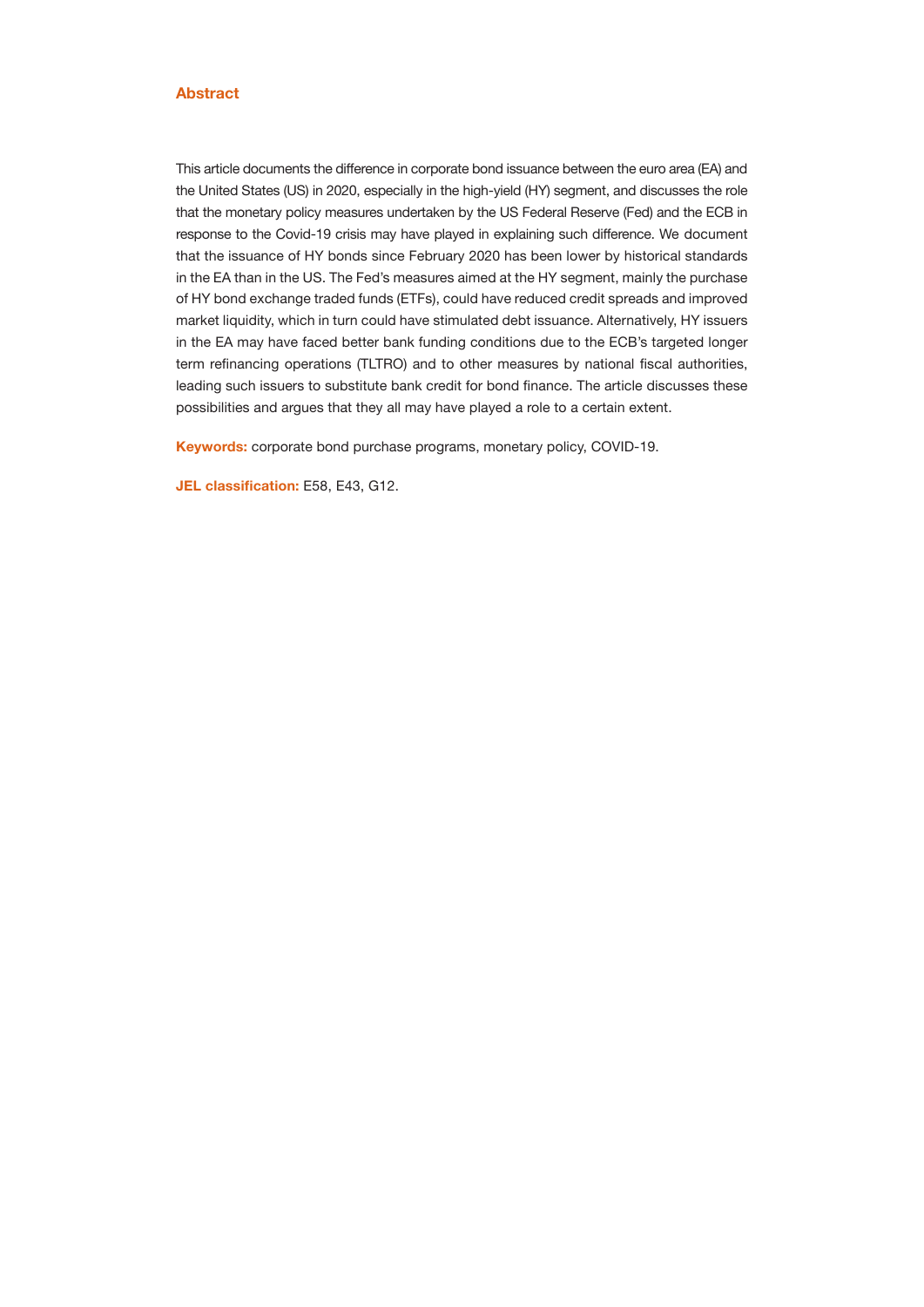#### Resumen

Este documento muestra la diferencia en la emisión de bonos corporativos entre el área del euro y Estados Unidos en 2020, especialmente en el segmento de alto rendimiento *[high yield* (HY)], y analiza cómo las medidas de política monetaria adoptadas por la Reserva Federal y el Banco Central Europeo (BCE) en respuesta a la crisis del COVID-19 pueden haber contribuido a explicar tal diferencia. Documentamos que la emisión de bonos HY desde febrero de 2020 ha sido relativamente menor en el área del euro que en Estados Unidos. Las medidas de la Reserva Federal dirigidas al segmento HY, principalmente la compra de fondos cotizados en bolsa *[exchange traded funds* (ETF)] compuestos de bonos HY, podrían haber reducido los diferenciales crediticios y mejorado la liquidez del mercado, lo que a su vez podría haber estimulado la emisión de deuda. Alternativamente, en el área del euro los emisores HY pueden haber disfrutado de mejores condiciones de financiamiento bancario debido a las operaciones de refinanciamiento a plazo más largo del BCE y a otras medidas de las autoridades fiscales nacionales, lo que ha llevado a dichos emisores a sustituir la financiación mediante bonos por crédito bancario. El documento analiza estas posibilidades y argumenta que todas ellas pueden haber desempeñado un papel hasta cierto punto.

Palabras clave: programas de compras de bonos corporativos, política monetaria, COVID-19.

Códigos JEL: E58, E43, G12.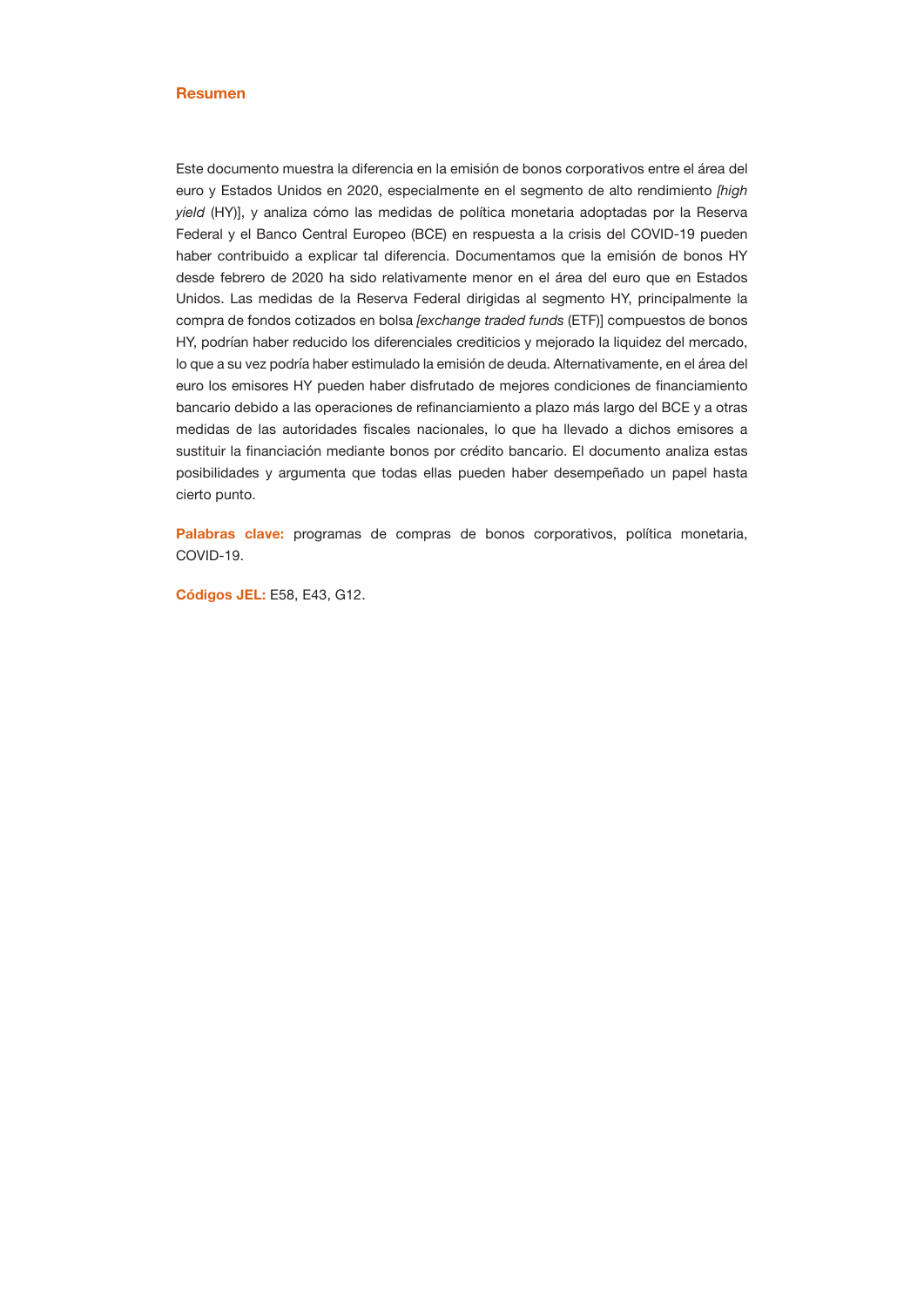# Index

Abstract 5

Resumen 6

- 1 Introduction 8
- 2 High Yield bond market dynamics since the outbreak of Covid-19 9
- 3 The interactions between monetary policy and bond issuance 12
	- 3.1 Corporate bond purchase programs and credit spreads 12
	- 3.2 Corporate bond purchase programs and market liquidity 14
	- 3.3 TLTRO, credit supply, and substitution of bank credit for bond finance 15

4 Conclusion 19

References 20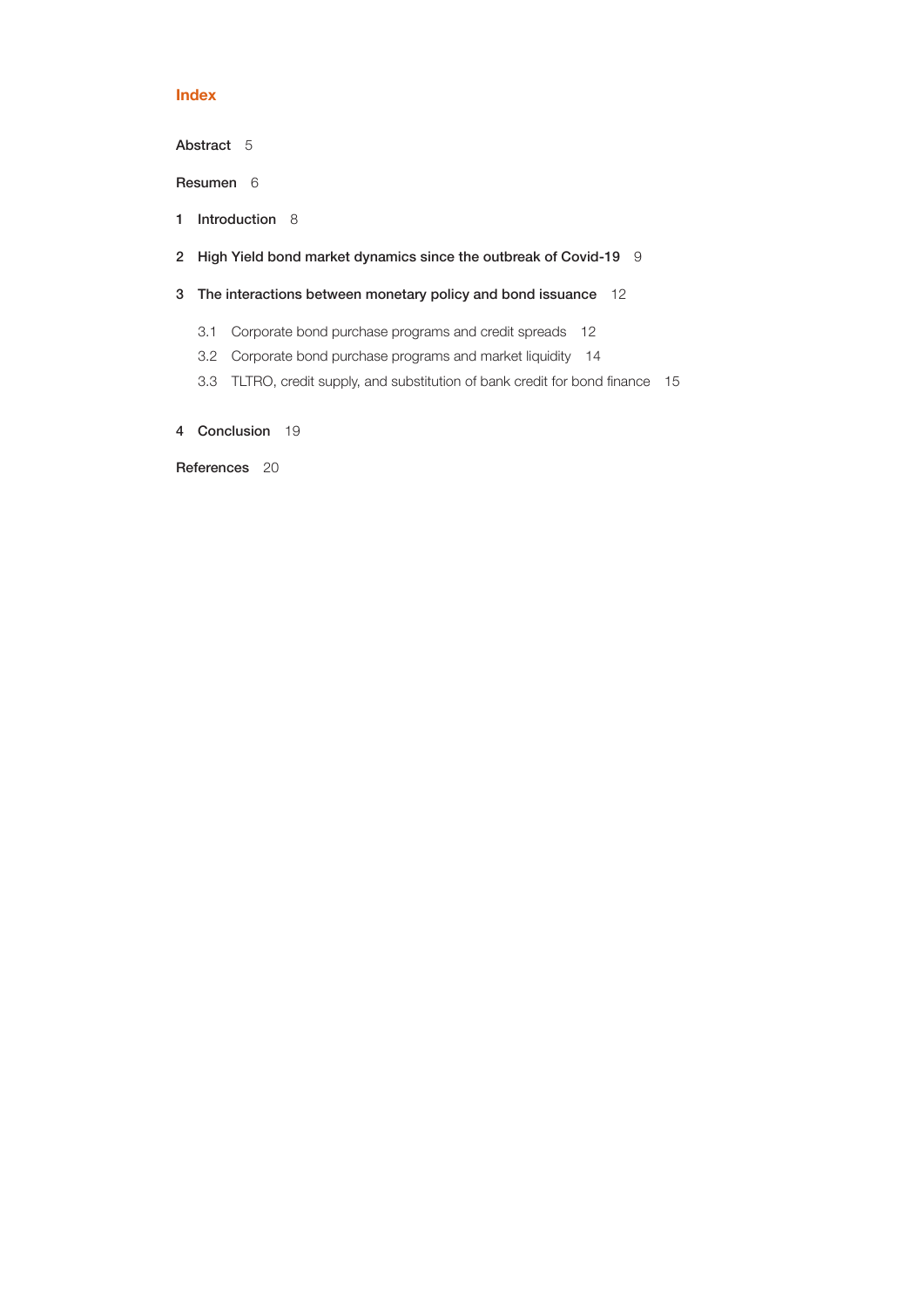# 1 Introduction

The outbreak of the Covid-19 virus had a profound effect on corporate finance. Revenue shortfalls and unprecedented uncertainty about economic perspectives drastically increased the demand for liquidity of firms affected by the pandemic. Yet, access to bond finance was impeded by evaporating market liquidity and fire sales, which urged an immediate response by central banks. For instance, the ECB and the US Federal Reserve System (the "Fed") reacted by announcing, among other measures, new programs of asset purchases, including the purchase of corporate debt.

In this article, we analyze the effects of these programs on corporate debt issuance. In particular, we discuss the possible role that bond purchase programs and other monetary policy measures employed during the pandemic may have played in explaining the observed differences in bond market dynamics between the US and the euro area (EA) throughout 2020. We concentrate on the high yield segment since, on the one hand, it has demonstrated divergent dynamics between the two areas and, on the other, played different roles in the bond purchase programs of the Fed and the ECB. We analyze whether monetary policy affected the pricing of credit risk, market liquidity, or the supply of market finance substitutes. For this last aspect, we also discuss the possible role of bank credit-supporting measures by national authorities in the euro area.

The rest of the article is organized as follows. The second section describes issuance and price dynamics in the corporate debt markets of both economies. In the third section, we analyze several ways central bank programs could affect bond issuances in the US and the EA, with a special focus on the case of Spain.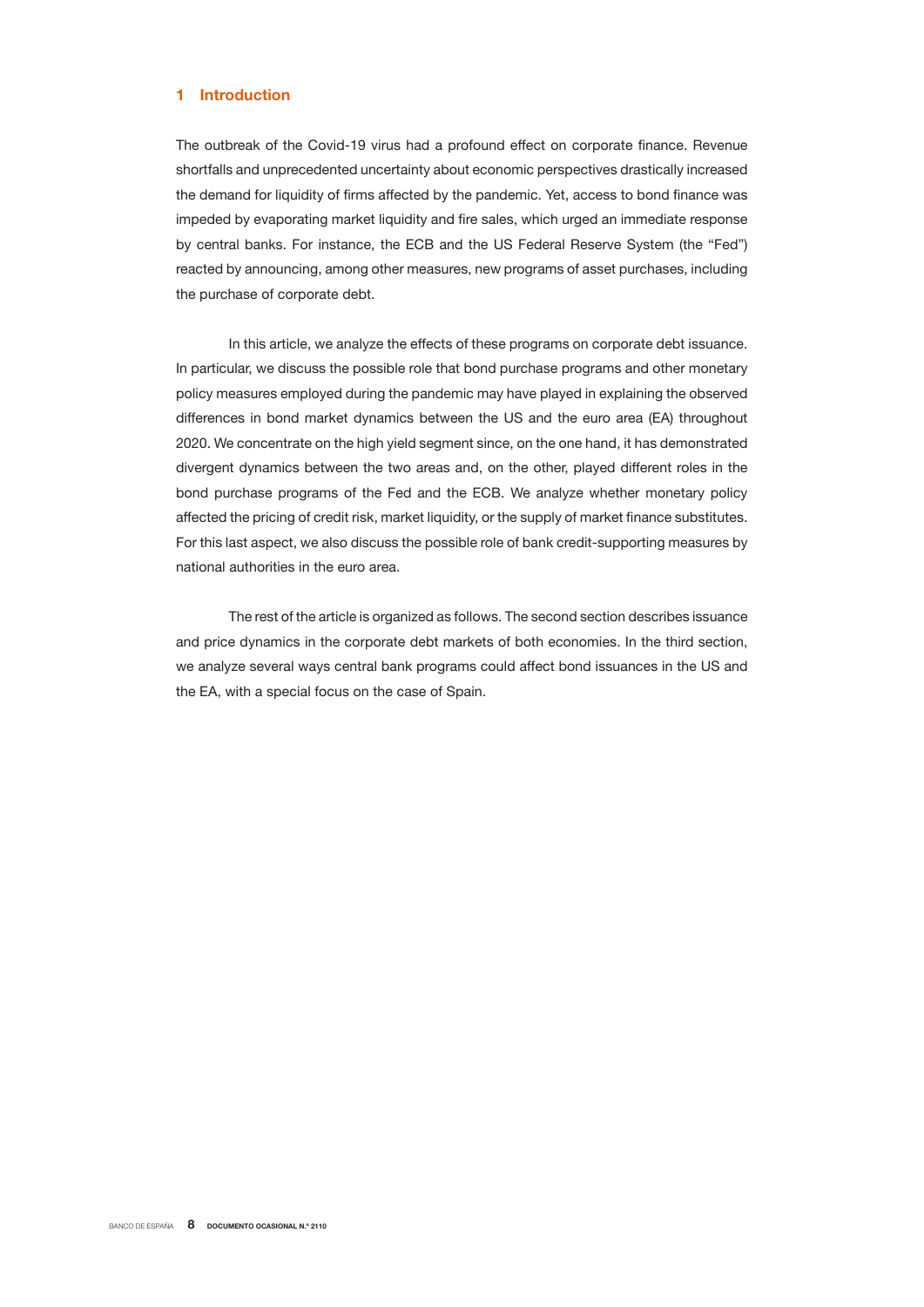#### 2 High Yield bond market dynamics since the outbreak of Covid-19

Corporate debt markets were severely hit by the outbreak of the Covid-19 pandemic at the beginning of 2020. The spread of the virus throughout Europe and the US in February-March was accompanied by a rapid deterioration of market conditions and falling prices of risky assets, with bond markets being no exception. Higher demand for market finance by affected firms coupled with uncertainty about the evolution of the health crisis resulted in strong upward pressure on credit risk premiums<sup>1</sup> and initially slower bond issuance (see Charts 1 and 2). These developments prompted an immediate reaction by central banks.

Primary markets for corporate bonds took off in March 2020 immediately after the introduction of monetary policy measures. The accumulated volume of new bond issuances in the US in 2020 increased by 66.8% in comparison with the average volumes in 2016-2019. In the EA, the corresponding increase in issuances amounts to 16.4%. The two economic areas further differ in the volumes of corporate bond issuances across credit risk categories. In the US, the accumulated volume of newly issued Investment Grade (IG) bonds and High Yield (HY) bonds<sup>2</sup> is 65.3% and 72.8% higher than in 2016-2019, respectively. For the EA, the volume of newly issued IG bonds is 19.4% higher than in 2016-2019 while that

#### CORPORATE BOND ISSUANCE IN THE EA AND THE US IN 2020 Chart 1



SOURCE: Dealogic, own calculations. Weekly series; dates on the horizontal axis indicate beginnings of weeks. Vertical lines indicate corporate bond purchase programs' announcements: the announcement of the Pandemic Emergency Purchase Programme (PEPP) by the ECB on March 18, the announcement of the Corporate Credit Facility (CCF) by the Fed on March 23 and its extension on April 9.

<sup>1</sup> Credit risk spreads measure the difference between required returns on corporate bonds and the risk-free rate of similar maturity (typically, the yield on government bonds). The spreads quantify the risk premium required by investors to compensate for default risk and form a part of firms' cost of funds.

<sup>2</sup> An investment grade assigned by a rating agency to an issuer or a bond issue indicates a relatively low risk of default. High yield bonds, on the contrary, are characterized by elevated default risks. To compensate for greater credit risk, investors require higher yields on their holdings of high yield bonds in comparison with the required returns on investment-grade securities.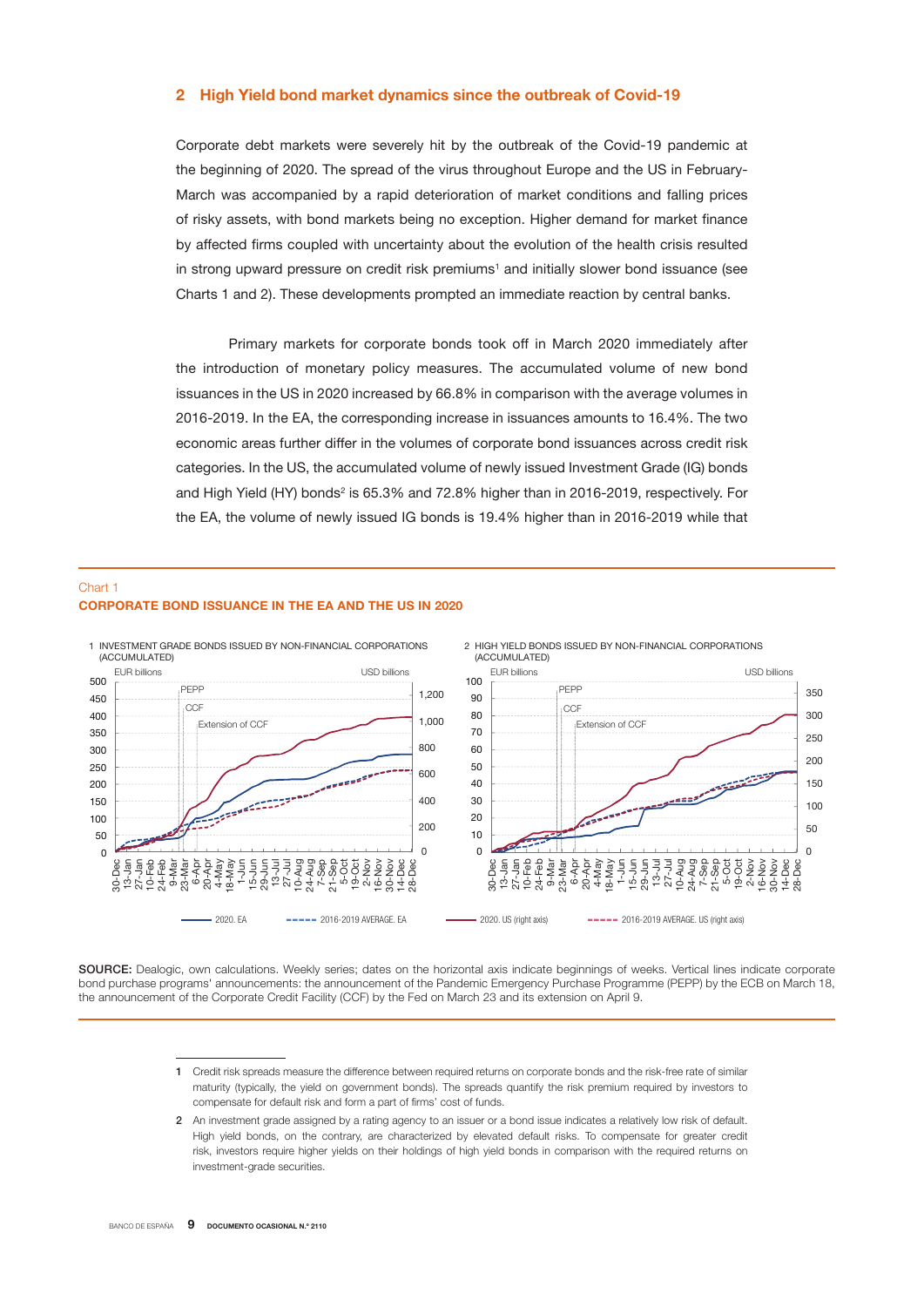#### CREDIT RISK PREMIUM ON IG AND HY BONDS IN THE EA AND THE US IN 2020 Chart 2



SOURCE: Thomson Reuters Datastream. ICE BofA bond spreads: Euro Corporate Index (EA IG), US Corporate Index (US IG), Euro High Yield Index (EA HY), US High Yield Index (US HY). Vertical lines indicate corporate bond purchase programs' announcements: the announcement of the Pandemic Emergency Purchase Programme (PEPP) by the ECB on March 18, the announcement of the Corporate Credit Facility (CCF) by the Fed on March 23 and its extension on April 9.

> of HY bonds exceeds its past levels only marginally (by 1.4%). The HY bond issuance in the EA is 14.7% *lower* than in the recent past if one further excludes the two largest bond issuances that took place at the end of June 2020. Chart 1 illustrates the dynamics of bond issuance in the two areas.

> With few minor exceptions, bond issuance in the US is higher than in the past across all industries and credit risk categories. The EA bond issuance, on the contrary, is more heterogeneous, with few industries contributing negatively to the issuance dynamics. Table 1 decomposes deviations of bond issuance from their 2016-19 levels by industry. Relative to the US, the slowest sector-specific performance in the EA is observed in Telecommunications, Agriculture, Food & Beverages, Metal & Steel, Mining, and Professional Services. Because of their market shares, Telecommunications, Metal & Steel, and Agriculture are the largest negative contributors to the sluggish dynamics of the HY segment in the EA. In general, the differences in industrial composition do not contribute to explaining overall differences in HY bond issuance between the two areas.

> Credit risk spreads, both in the IG and HY segments, increased substantially in March 2020 in the EA and US (see Chart 2) due to the emergence of the pandemic crisis. In the run up to the announcements of policy measures in March, credit risk spreads in the US increased more than the European ones. After the introduction of monetary policy measures and fiscal support aimed to alleviate the financial consequences of the Covid-19 outbreak, the premiums declined but stayed elevated relative to the ones observed at the beginning of the year until June-July 2020, especially in the HY segment. By the end of the year, the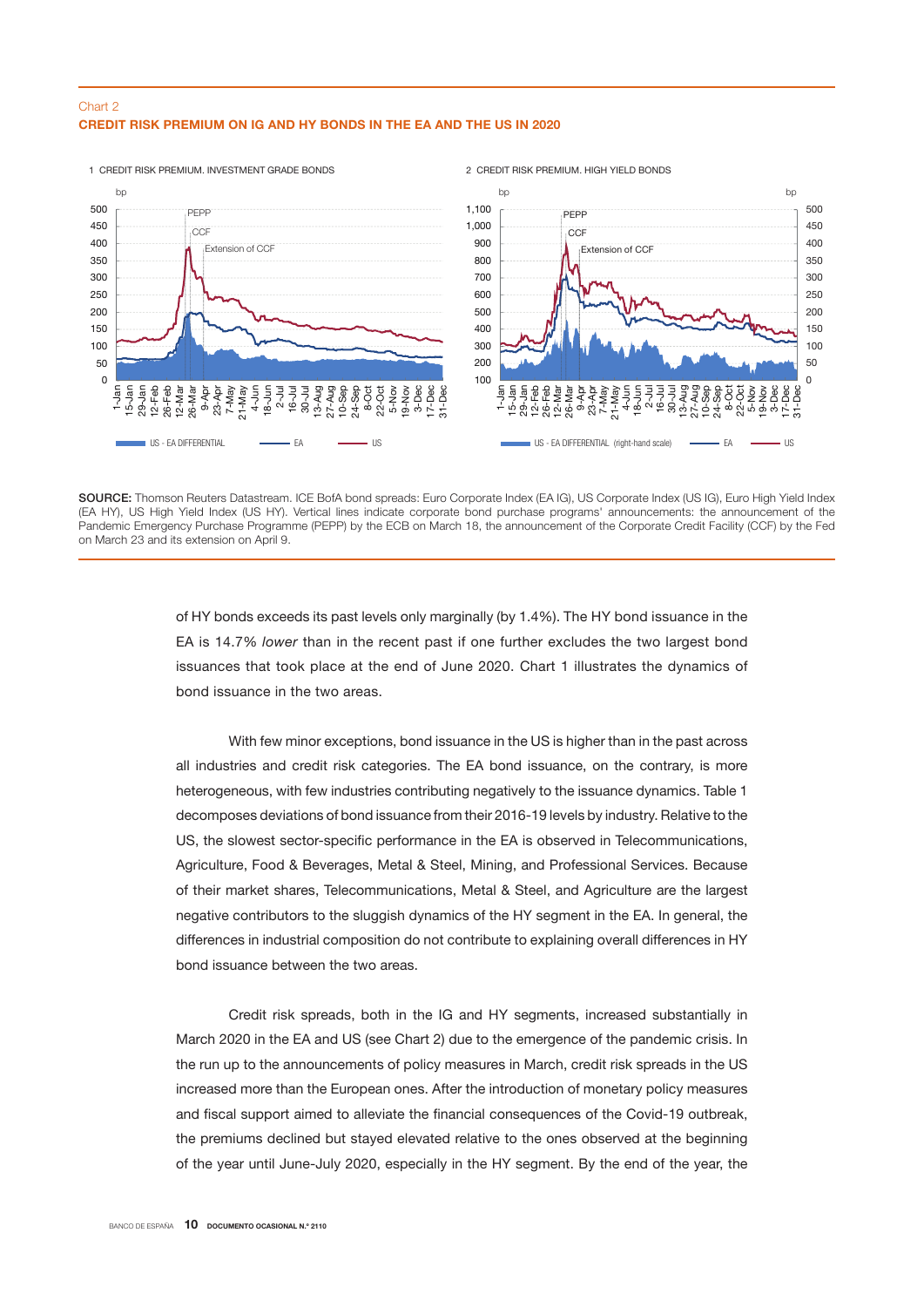### INDUSTRY-LEVEL DYNAMICS OF BOND ISSUANCES IN 2020 Table 1

|                                        | Contribution to the total deviation from past levels, pp |        |           |        |  |  |
|----------------------------------------|----------------------------------------------------------|--------|-----------|--------|--|--|
| Sector                                 |                                                          | IG     | HY        |        |  |  |
|                                        | <b>US</b>                                                | EA     | <b>US</b> | EA     |  |  |
| Aerospace & Defense                    | 5.3                                                      | 3.2    | 0.6       | 0.7    |  |  |
| Agriculture & Forestry                 | 0.5                                                      | 0.3    | 0.1       | $-4.0$ |  |  |
| Auto & Truck                           | 0.7                                                      | $-2.8$ | 6.3       | 14.0   |  |  |
| Chemicals                              | 1.5                                                      | 2.5    | 2.0       | 0.1    |  |  |
| <b>Computers &amp; Electronics</b>     | 8.9                                                      | 5.9    | 5.9       | 1.3    |  |  |
| Construction & Building                | 3.4                                                      | 1.2    | 1.1       | $-0.5$ |  |  |
| Consumer Products & Textile            | 2.1                                                      | 1.0    | 1.8       | $-1.7$ |  |  |
| Food & Beverage                        | 3.6                                                      | $-4.9$ | 2.7       | $-0.4$ |  |  |
| Healthcare                             | 3.3                                                      | 3.7    | 8.5       | 0.5    |  |  |
| Leisure & Dining                       | 4.0                                                      | 0.4    | 9.1       | 1.6    |  |  |
| Machinery                              | 2.1                                                      | 0.0    | 1.5       | 7.0    |  |  |
| Metal & Steel                          | 0.5                                                      | $-0.7$ | 1.3       | $-7.9$ |  |  |
| Mining                                 | 0.1                                                      | $-0.1$ | 1.5       | $-1.5$ |  |  |
| Oil & Gas                              | 5.8                                                      | 5.9    | 5.2       | $-3.2$ |  |  |
| <b>Professional Services</b>           | 2.4                                                      | 0.2    | 0.7       | $-1.8$ |  |  |
| <b>Real Estate</b>                     | 0.4                                                      | 0.8    | $-0.3$    | $-0.3$ |  |  |
| Retail                                 | 2.6                                                      | 4.5    | 5.0       | 1.4    |  |  |
| Telecommunications                     | 9.6                                                      | $-2.4$ | 9.9       | $-4.8$ |  |  |
| Transport                              | 2.9                                                      | 0.7    | 4.3       | 3.3    |  |  |
| Utility & Energy                       | 6.7                                                      | 3.0    | $-0.2$    | $-1.7$ |  |  |
| Finance, Insurance & Holding companies | $-1.2$                                                   | $-2.8$ | 5.6       | $-0.7$ |  |  |
| Total                                  | 65.3                                                     | 19.4   | 72.8      | 1.4    |  |  |

SOURCE: Dealogic. Each column reports industry-specific contributions to the total deviation of bond issuances in 2020 from to their past volumes. Past volumes of bond issuances are averaged over the years 2016-2019. Issuances of short-term maturity (less than 1.5 years) are not included.

> differentials between the US and the EA spreads had stabilized at their pre-Covid levels. In the next section, we describe potential mechanisms that can reconcile the observed behavior of prices and quantities in the primary market of corporate bonds, and in particular the diverging issuance dynamics (especially in the HY segment) in both economies despite similar price developments.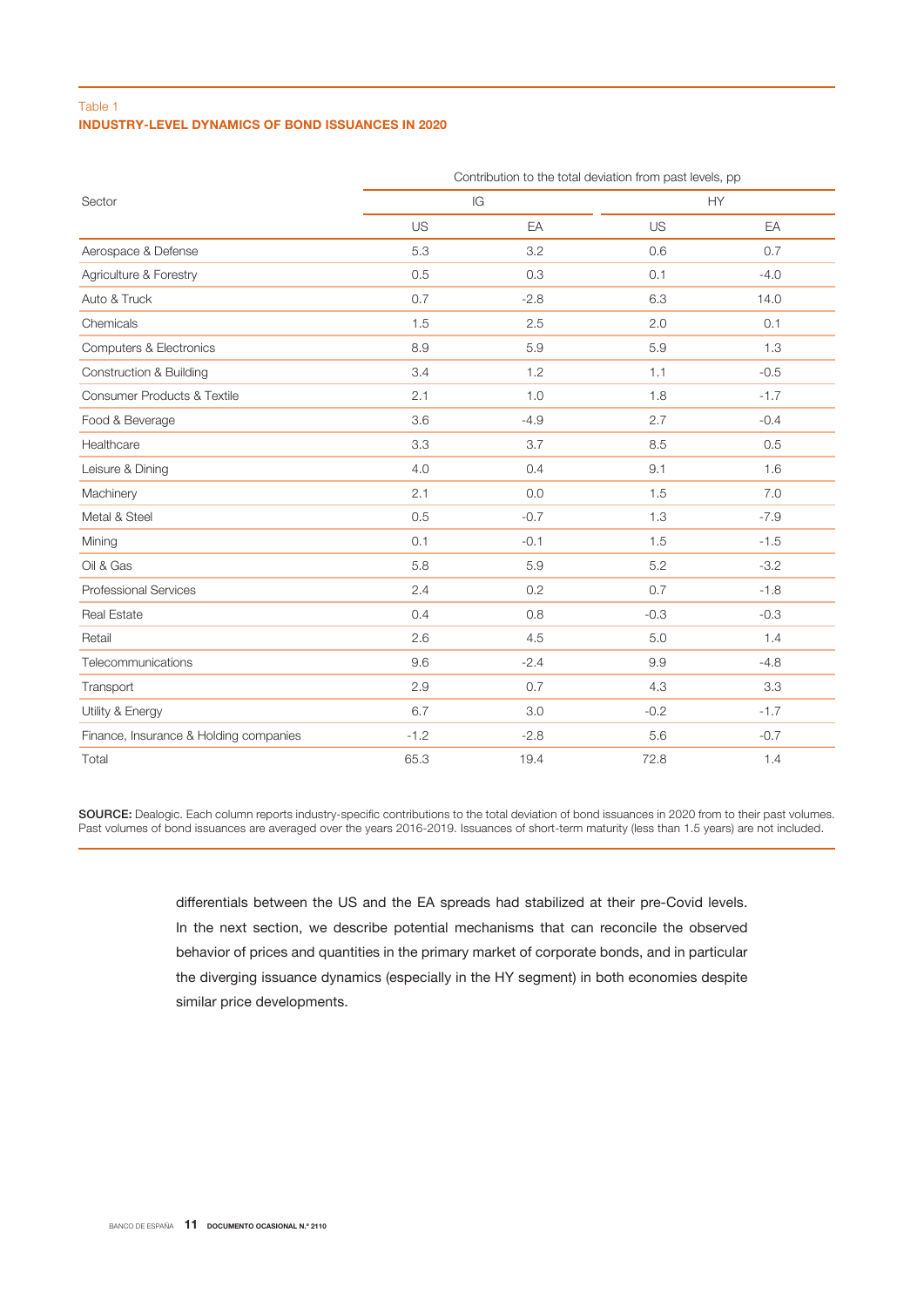#### 3 The interactions between monetary policy and bond issuance

Monetary policy measures undertaken by the Fed and the ECB can affect corporate debt markets, and in particular the HY segment, in several ways. First, central bank's bond purchases can increase market prices and, as a consequence, reduce the cost of market funding. Second, they can restore liquidity in the secondary markets and, by doing that, provide the necessary liquidity support for the primary ones. Finally, central banks can also affect the demand for bonds indirectly by stimulating bank credit, an effect that may be reinforced in those jurisdictions where bank credit supply is also supported through fiscal measures (such as public loan guarantees). In the rest of this article, we analyze these three channels in more detail.

#### 3.1 Corporate bond purchase programs and credit spreads

Central banks' purchases in the corporate debt market can increase the risk-bearing capacity of price-sensitive market investors by removing the bonds from their balance sheets.<sup>3</sup> This decreases bond yields which, in turn, can stimulate corporate debt issuance.

The ECB's Pandemic Emergency Purchase Program (PEPP), announced on March 18, 2020, includes purchases of securities issued by the nonfinancial corporate sector. Although the ECB eased its eligibility requirements in terms of the type of securities bought under the program, it left unchanged the requirement (already present in its regular asset purchase program, the APP) that eligible bonds must have an investment-grade credit rating. Bond prices stopped falling soon after the program was announced, which paved the way to a gradual normalization of credit risk premiums.

In contrast to the policy measures undertaken by the ECB, the programs adopted by the Fed allow the purchases of HY corporate bonds by the central bank. First, the Fed announced on April 9 that the debt of "*fallen angels*" (i.e., bonds that have been downgraded from IG to HY during the crisis) would remain eligible for purchases under both the Primary Market Corporate Credit Facility (PMCCF) and the Secondary Market Corporate Credit Facility (SMCCF), as long as issuers had IG rating by March 22, 2020.<sup>4</sup> Notice that this measure entails purchases of HY bonds only to the extent that there have been *fallen angels*  during the pandemic crisis. Second, and more importantly, purchases of bond exchangetraded funds (ETFs) were also extended on April 9 to allow for broader HY exposure (in addition to bonds issued by *fallen angels*).5

<sup>3</sup> See Vayanos and Vila (2009) for a theoretical model of this mechanism. For empirical evidence on the effects of large scale bond purchases by the Fed see, for example, D'Amico and King (2013).

<sup>4</sup> Both facilities restrict purchases of HY bonds to those issued by *fallen angels* that have been downgraded to a rating as low as BB- since the program was first announced on March 23, 2020.

<sup>5</sup> An exchange-traded fund is an investment fund whose shares are traded on an exchange throughout the day. ETFs typically track underlying indices of assets (stocks, bonds, currency, or commodities). The difference between the ETF share prices and the underlying assets' prices is arbitraged away relatively fast in regular times. An increase in demand for ETF shares incentivizes arbitrageurs (large financial institutions) to exchange a basket of securities in proportions held by the fund for the newly created shares (creation units). I.e., higher demand for ETF shares by investors translates into higher demand for underlying assets by arbitrageurs. Bond ETFs may track bond indices of different credit risk or various maturities.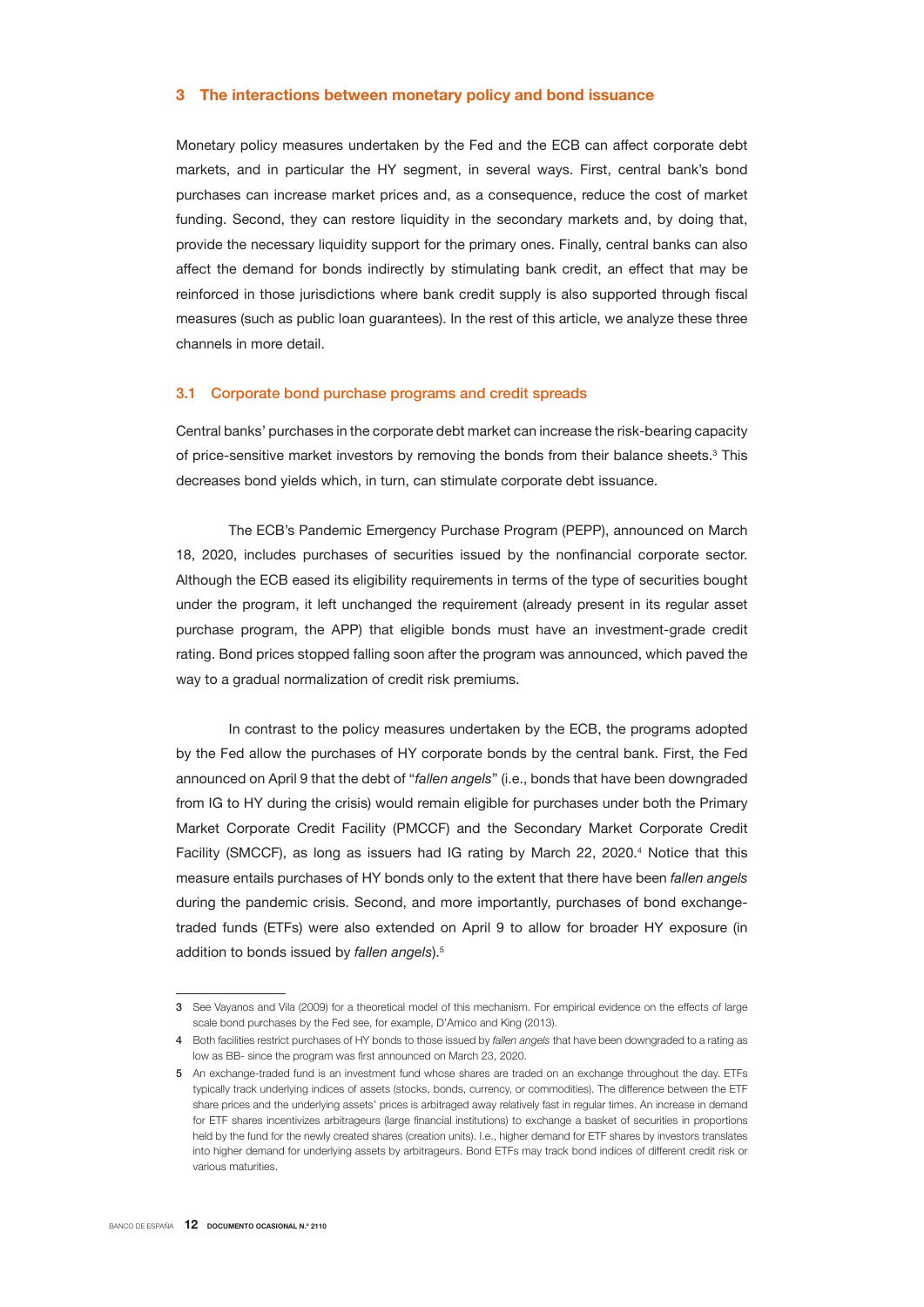#### COMPOSITION OF ASSET HOLDINGS OF SMCCF AS OF DECEMBER 29, 2020 Table 2

|                |        | Holdings, \$bn |           |            |           |           |          |  |  |  |
|----------------|--------|----------------|-----------|------------|-----------|-----------|----------|--|--|--|
|                |        | of which:      |           |            |           |           |          |  |  |  |
| Asset          |        | IG             |           |            | <b>HY</b> |           |          |  |  |  |
|                |        | of which:      |           |            | of which: |           |          |  |  |  |
|                |        |                | above BBB | <b>BBB</b> |           | <b>BB</b> | below BB |  |  |  |
| <b>Bonds</b>   | 5.54   | 5.36           | 2.34      | 3.02       | 0.18      | 0.18      | 0.00     |  |  |  |
| <b>ETFs</b>    | 8.78   | 7.62           | 3.84      | 3.78       | 1.15      | 0.61      | 0.54     |  |  |  |
| Total          | 14.32  | 12.99          | 6.19      | 6.80       | 1.33      | 0.78      | 0.54     |  |  |  |
| Share of ETFs  | 61.3%  | 58.7%          | 62.1%     | 55.6%      | 86.8%     | 77.6%     | 100.0%   |  |  |  |
| Share in total | 100.0% | 90.7%          | 43.2%     | 47.5%      | 9.3%      | 5.5%      | 3.8%     |  |  |  |

SOURCE: SMCCF Transaction-specific disclosures from January 11, 2021; ETFs portfolio disclosures, own calculations.

The market reaction to the Fed's successive announcements suggests that the corporate debt facilities positively affected bond prices and stimulated issuances. To see this, we note that the sequence of Fed's announcements appears to be reflected in prices and bond issuance dynamics. In the case of IG bonds, over the next 3 days after the initial announcement of the CCF programs on March 23, the spread between the US and the EA IG credit risk premium fell by 64bp, eliminating almost half of the increase in the US-EA credit risk differential that had materialized since mid-February. Similarly, US IG issuances further increased in the weeks following the initial announcement of the CCF programs.

In the case of HY bonds, the US-EA credit risk differential for HY bonds dropped by 44bp on the day of announcement of the CCF extensions on April 9 to include HY bond ETFs (on the same day, the IG differential between the two areas decreased by 7bp, probably reflecting the effect of *grandfathering*, i.e. direct purchases of bonds of potential *fallen*  angels by the Fed).<sup>6</sup> Importantly, HY US issuances accelerated relative to EA ones only after the announcement of the CCF extensions. One should be careful, however, when attributing all variation in the HY issuance to this channel, as the Fed's corporate facilities were extended on different dimensions and coincided with the introduction of other programs.

Table 2 provides details on the composition of the Fed's corporate bond portfolio under the SMCCF as of end of December, 2020. Purchases have been concentrated on IG bonds (90.7% of portfolio). The HY bond holdings are almost entirely comprised of ETFs, with direct bond purchases accounting only for 13% of these holdings. The direct HY bond holdings correspond solely to *fallen angels*. 7 The overall corporate bond holdings of the Fed are

<sup>6</sup> Price effects are observed even comparing eligible and non-eligible issues of the same firm. See, for instance, Gilchrist *et al.* (2020).

<sup>7</sup> In its bond purchases, the Fed follows a broad market index of bonds eligible under SMCCF; hence, the small share of *fallen angels* in its holdings corresponds to the issuers that have been actually downgraded from IG to HY whose share is small relative to the whole IG segment.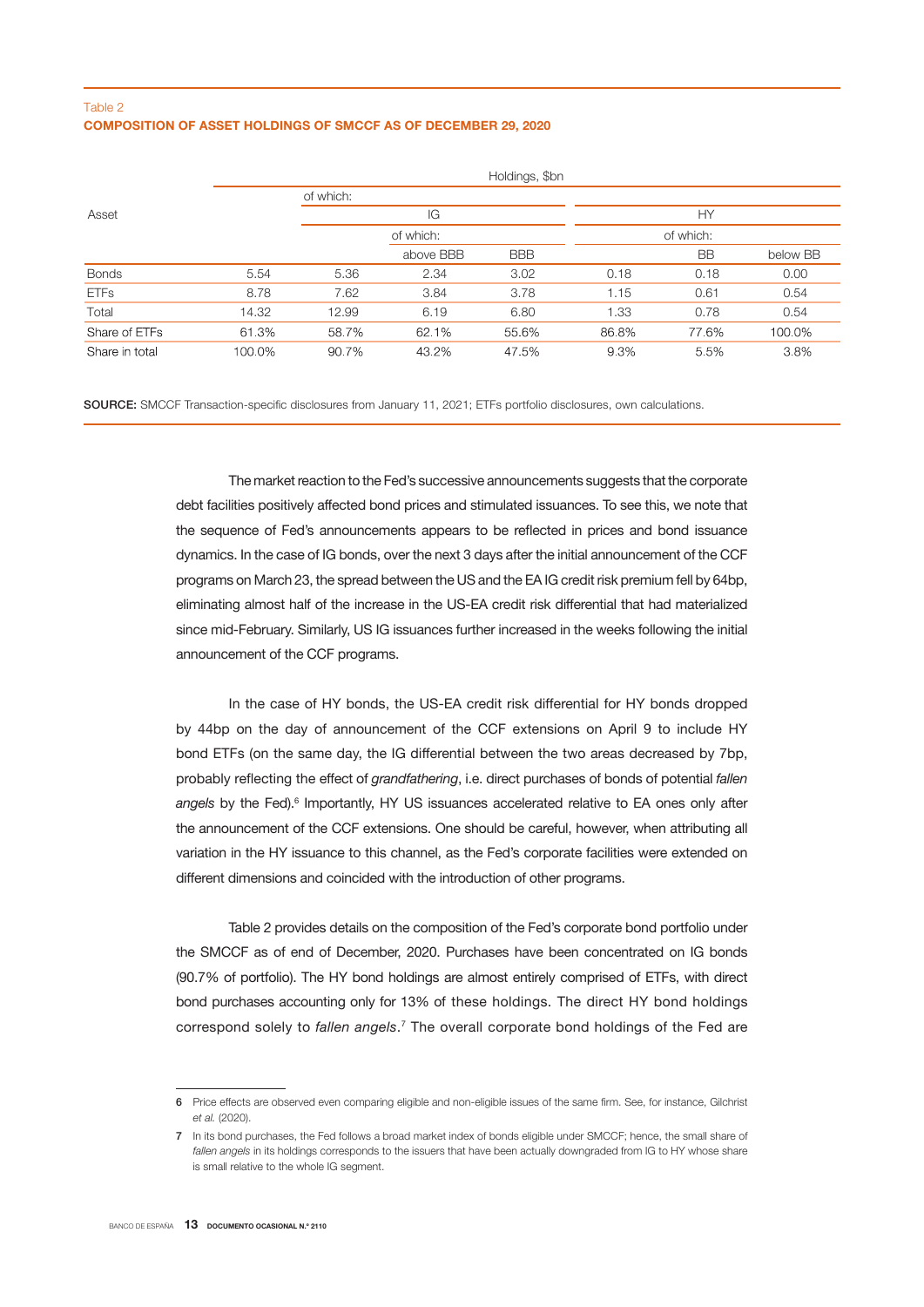small (\$14.3bn) relative to the announced program size, $8$  but comparable with the ECB's actual purchases of private sector corporate bonds under the PEPP.9 The Fed has not purchased shares in corporate bond ETFs since July 23, 2020 and, so far, no purchases have been conducted in the primary markets. Low volume of purchases is consistent with the observation that price effects of CCF realized largely upon program announcement rather than during actual bond purchases throughout the year.

The estimated volume of US *fallen angel's* bond debt accumulated in 2020 since the Fed's March announcement amounts to \$137bn or, equivalently, 10% of the HY segment's size at the beginning of the pandemic.10 Given a relatively small weight of *fallen angels* in the HY segment and the fact that 86% of the Fed's HY portfolio is comprised of ETFs, one can conclude that, unlike the effect of purchases of HY ETFs, the actual impact of *grandfathering* (i.e. direct purchases of *fallen angels*) on the whole HY segment is likely to be moderate.

#### 3.2 Corporate bond purchase programs and market liquidity

The higher pace of bond issuance may be related to the improved overall liquidity conditions in the secondary markets. Developments in the secondary markets can affect the primary markets (i) since pricing in the latter is usually benchmarked against the former, or (ii) because of the effect they may have on underwriters' capacity or willingness to intermediate bond issuance. Following this line, O'Hara and Zhou (2020) note that central banks' bond purchase programs could signal a liquidity backstop for corporate bonds (central banks as *buyers-of-last-resort*) and reduce the risk to dealers of facing a one-sided market.

In the US, corporate bond market liquidity was evaporating rapidly before the Fed announced its asset purchase program. Boyarchenko, Kovner, and Shachar (2020), when analyzing the effects of the Fed's CCF, find an "immediate improvement in primary market issuance and pricing after the facility announcement, particularly for [but not limited to] issuers eligible for the facility." They note that "the acceleration in the pace of issuance triggered by the announcement of the CCF is not concentrated in the five year or less maturities that are eligible for purchases by SMCCF." They attribute acceleration in bond issuance to the restored demand for fixed-income assets by long-term investors in an environment in which Fed's announcements helped to reduce uncertainty and repaired liquidity in the secondary markets. Gilchrist *et al*. (2020) provide further evidence that

<sup>8</sup> The combined size of the SMCCF and the PMCCF was announced to be up to \$750bn.

<sup>9</sup> At the end of January 2021, ECB's private sector corporate bond holdings amounted to €22.3bn, with 40.8% of these bonds acquired in the primary market.

<sup>10</sup> This estimate is based on S&P Global Ratings (2021), which includes all issuers' most recent debt liabilities (including bank debt) but excludes commercial paper when data is available. For a few issuers not included in the above-mentioned S&P report, the total debt volume is taken from Capital IQ or Fitch solutions. The total debt of *fallen angels* in 2020 reached \$318bn (\$258bn since the Fed's March announcement). The estimate reported in the main text is based on the assumption that the share of bond debt in the BBB firms' total debt liabilities in 2020 was similar to the one in 2019 (53% as reported in S&P Global Ratings (2019)). The HY segment's size estimate is based on ICMA (2020), S&P Global Ratings (2019), and Dealogic.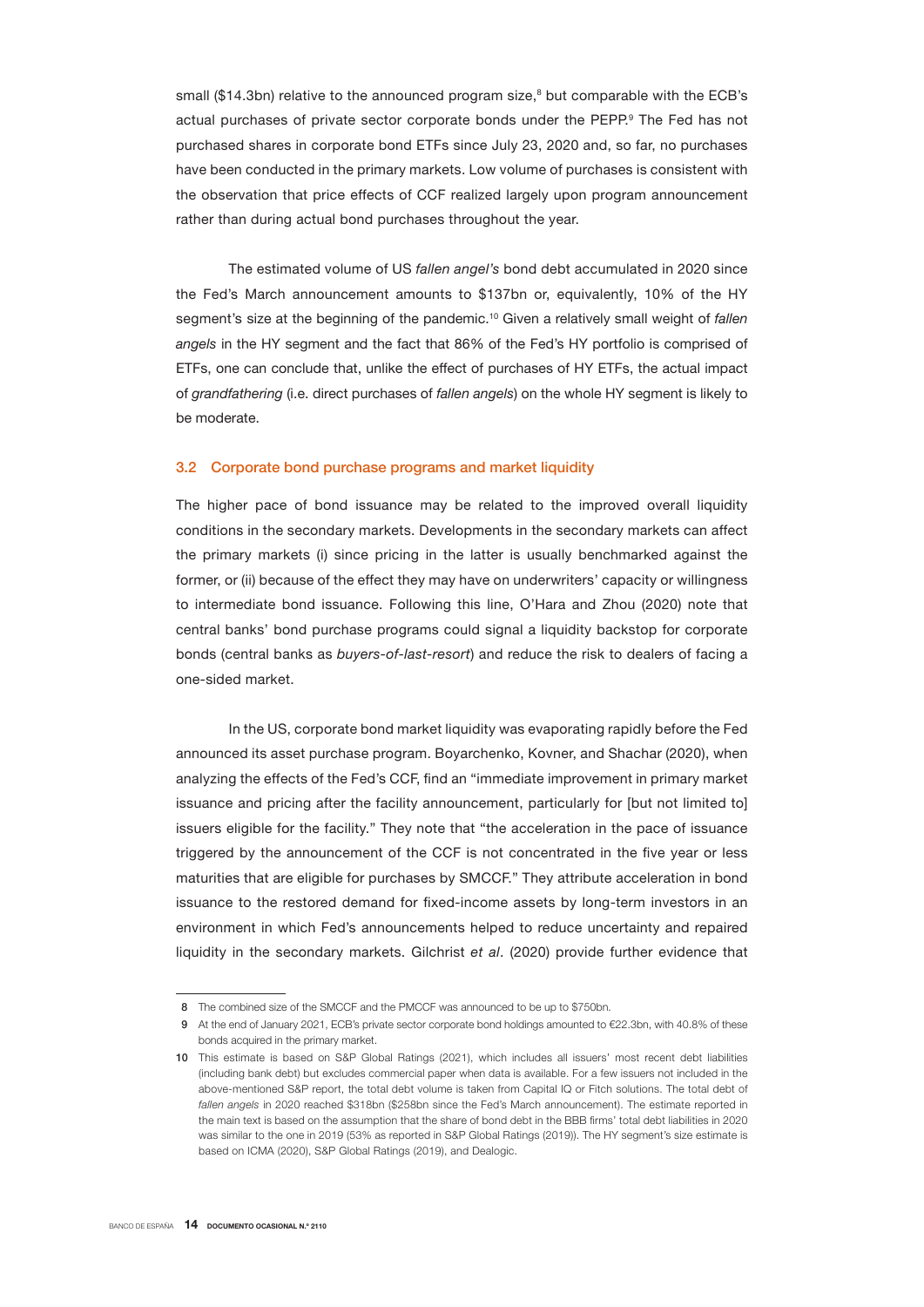bid-ask spreads in corporate bond markets declined by nine basis points within a 10-day window bracketing the first announcement of CCF, although, no economically significant effect on liquidity was observed after the announcement of CCF extension in April.

Similarly to the US, corporate bond liquidity in the EA deteriorated drastically following the pandemic outburst in February-March 2020. During this period, corporate bond bid-ask spreads increased from 35pb to 65pb.11 This adverse drift came to a halt after the ECB had introduced the PEPP, although bid-ask spreads on corporate bonds remained elevated during 2020.

Broader measures of bond market liquidity across risk segments provide further evidence on the role of monetary policy. In particular, ICE Liquidity indicators<sup>12</sup> illustrate a sharp decline of market liquidity in the US and the EA both in the IG and HY segment before the central banks announced their asset purchase programs. Following these announcements, liquidity conditions started to recover. According to these indicators, by the end of 2020, the IG market liquidity broadly restored to its pre-pandemic levels both in the US and the EA. However, liquidity recovery in the HY segment turned out to be slower in the EA than in the US. Thus, despite a larger initial decline, the US HY market liquidity index returned to its pre-pandemic levels by the end of 2020, outpacing the EA HY liquidity index that still falls short of its normal levels.<sup>13</sup>

#### 3.3 TLTRO, credit supply, and substitution of bank credit for bond finance

As mentioned before, HY bonds are not eligible for purchases under the ECB's corporate bond buying programs. However, other ECB support measures, such as the improvement of conditions of its targeted longer-term refinancing operations (TLTRO) at the onset of the pandemic, are transmitted via bank credit rather than via market finance. An increase in bank credit supply due to favorable funding conditions offered in the TLTRO program (conditions that are more favorable the stronger the lending performance of participating banks) can decrease the costs of bank credit for EA firms. If improvement of financial conditions is more pronounced for the riskier corporate segment, one would observe a shift in the financial structure of HY issuers towards bank-supplied funds. In turn, the reduced volume of new bond issuances by such firms would be reflected in lower yields and spreads, for a given investor capacity to absorb such issuances.

Likewise, public credit guarantee programs set up by national governments in the euro area countries can increase bank credit supply by capping default losses and increasing the effective expected return on lending. An increase in credit supply due to public guarantees can have stronger effects on bank credit to HY bond issuers if expected losses decrease more for such issuers. Interactions with monetary policy

<sup>11</sup> See ESMA (2020).

<sup>12</sup> ICE Liquidity indicators trace trade volume capacity, volatility, time to liquidate, and liquidation costs which are then aggregated into an index by asset class, sector, and geography.

<sup>13</sup> See ICMA (2021).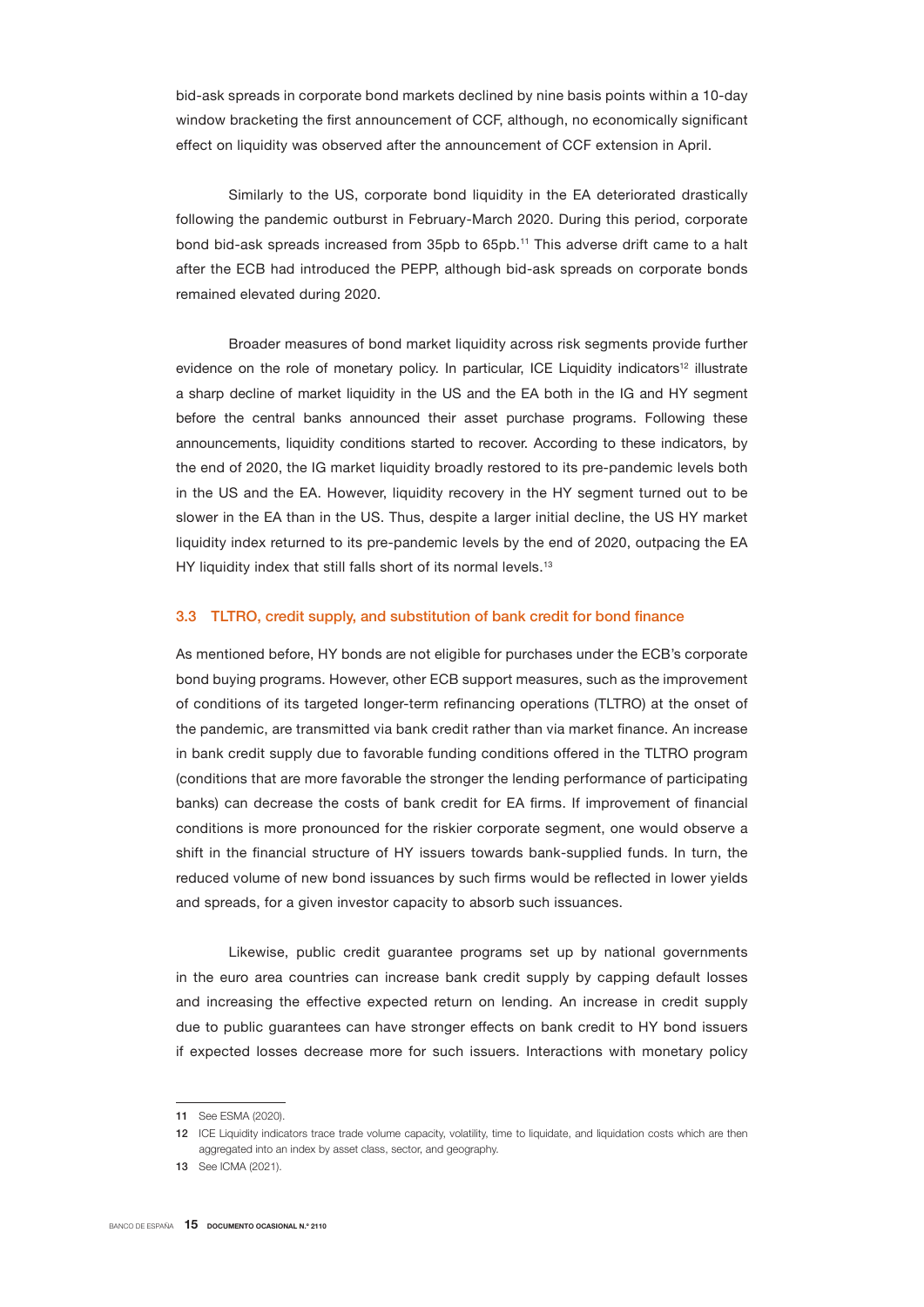#### CHANGES IN BOND FINANCE AND BANK DEBT OF THE NFC SECTOR IN THE EA AND THE US IN 2019-2020 Chart 3

1 CHANGES IN LIABILITIES OF NON-FINANCIAL CORPORATIONS IN THE EA

2 CHANGES IN LIABILITIES OF NON-FINANCIAL CORPORATIONS IN THE US



SOURCES: Financial accounts, Fed Board and ECB.

measures can further reinforce bank supply of guaranteed loans. This is likely to be the case of the Eurosystem where the ECB has relaxed its collateral framework and decided to accept publicly guaranteed credit claims as collateral in its refinancing operations. Yet, similar measures were implemented in the US as part of the Paycheck Protection Program (PPP) (in the part of credit guarantees) and in the Paycheck Protection Program Liquidity Facility (in the part of liquidity provision against guaranteed credit).<sup>14</sup> Notwithstanding this similarity, public credit guarantees appear to be a prominent candidate for explaining the differences in corporate funding between the EA and the US due to the relatively larger guarantee programs in the former.15

Chart 3 illustrates the evolution of the NFC financial debt structure in the EA and the US in 2019-2020. In the EA, the NFC borrowers increased their bank credit by €194.3bn and €121.6bn in 2020Q1 and 2020Q2, respectively. While reliance on marketable finance decreased in 2020Q1 by €25.9bn, the net increase in securities funding in 2020Q2 was larger than the one of bank credit. As a result, in the EA, the share of bank loans in debt finance of NFC has decreased from 88% in 2019Q4 to 87% in 2020Q3 after having increased mildly in 2020Q1. This was accompanied by a relatively contained impact of the Covid-19 crisis on banks' credit standards, both in the first and the second quarters of 2020, as indicated by the ECB's euro area bank lending survey in July, 2020.

<sup>14</sup> Bank loans provided under PPP are 100%-guaranteed by US Small Business Administration (SBA, Department of the Treasury). The program explicitly allows for loan forgiveness in cases when borrowers meet eligibility criteria, in particular, requirements on maintaining personnel employed. In case of loan forgiveness, lenders get fully refunded by SBA. As of August 8, 2020, loans guaranteed by PPP amounted to \$525bn. (2.2% of country's GDP in 2019).

<sup>15</sup> See, for instance, Anderson, Papadia, and Véron (2021).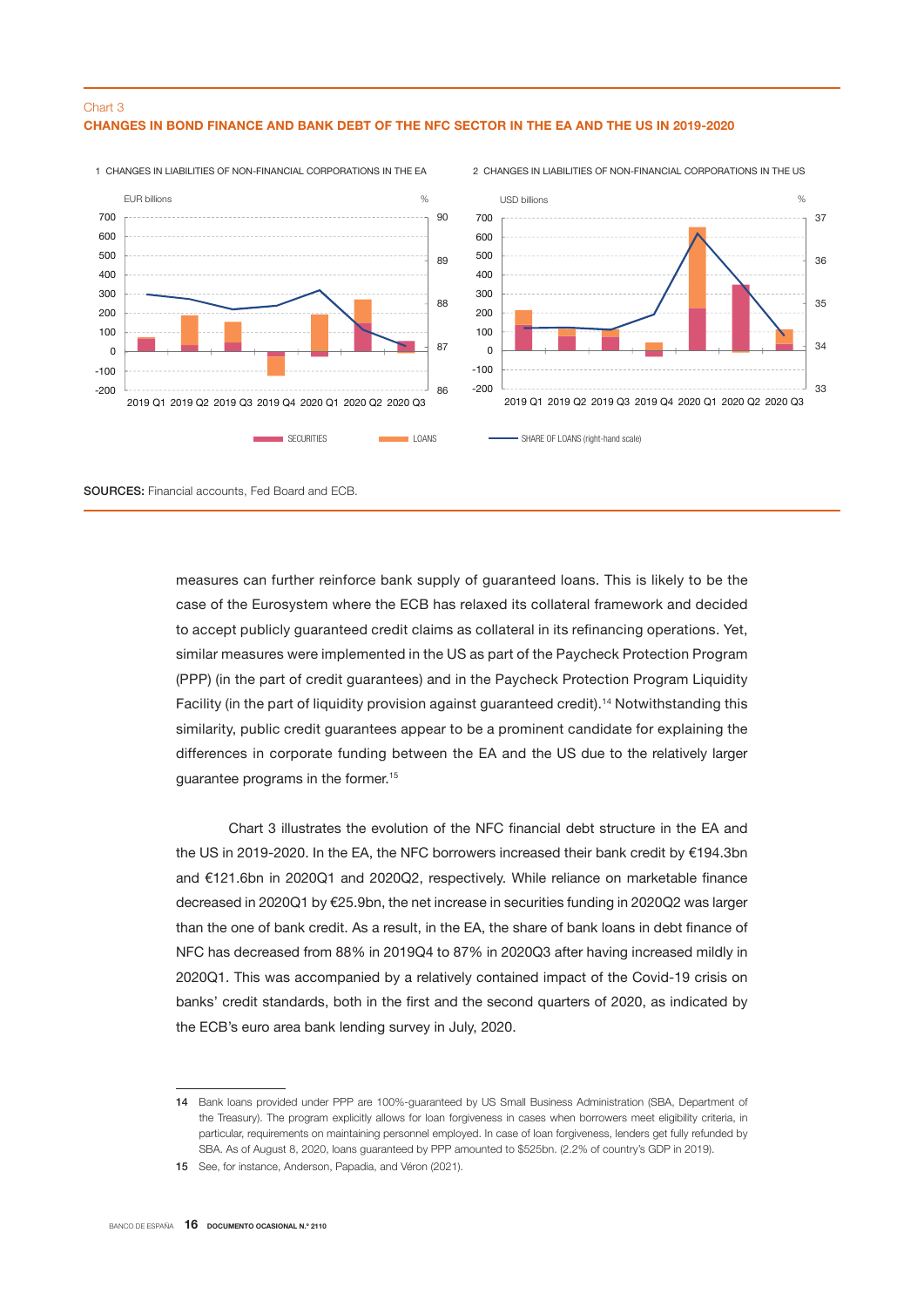In the US, on the contrary, bank finance soared in 2020Q1 alongside with security funding. In spite of tightened credit standards,<sup>16</sup> the share of bank loans in debt finance of the US private corporates increased from 34.7% in 2019Q4 to 36.6% in 2020Q1 and decreased steadily afterwards to its pre-crisis level. Chodorow-Reich *et al*. (2020) document that, in the US, "the increase in bank credit in 2020Q1 and 2020Q2 came almost entirely from drawdowns by large firms on pre-committed lines of credit." They also show that SME recipients of the PPP reduced their non-PPP bank borrowing by amounts comparable with PPP drawdowns. These facts, therefore, do not favor the hypothesis that, on aggregate, substitution of bank credit for bond finance was stronger in the EA, at least, in the aftermath of the Covid-19 outbreak.

However, the aggregate dynamics discussed above may not be informative about relative shifts in funding structures of *riskier* firms. The country-level data that would allow to distinguish financing patterns of firms with different credit risk is not readily available. To address this issue, we construct series of bank credit and bond financing of Spanish IG and HY firms active in the bond market.

To estimate bank credit of non-financial Spanish bond issuers and their subsidiaries, we use quarterly financial statements *(Central de Balances Trimestral)* and Spanish credit registry *(Central de Información de Riesgos)* data. We match firms to their subsidiaries based on the information provided in their 2019 annual financial accounts. Since bond issuers tend to

#### CHANGES IN BOND FINANCE AND BANK DEBT OF THE NFC SECTOR IN SPAIN IN 2019-2020



SOURCE: Own calculations. Bank loans are from quarterly financial statements of firms (Central de Balances Trimestral, CB) and Spanish credit registry (CIR). Bond debt values are from Dealogic. The sample contains bond issuers and their subsidiaries as listed in the CB. HY category includes non-rated issuers; credit ratings are as of end-October 2020.

Chart 4

<sup>16</sup> See Senior Loan Officer Opinion Survey on Bank Lending Practices by the Board of Governors of the FRS from July 2020.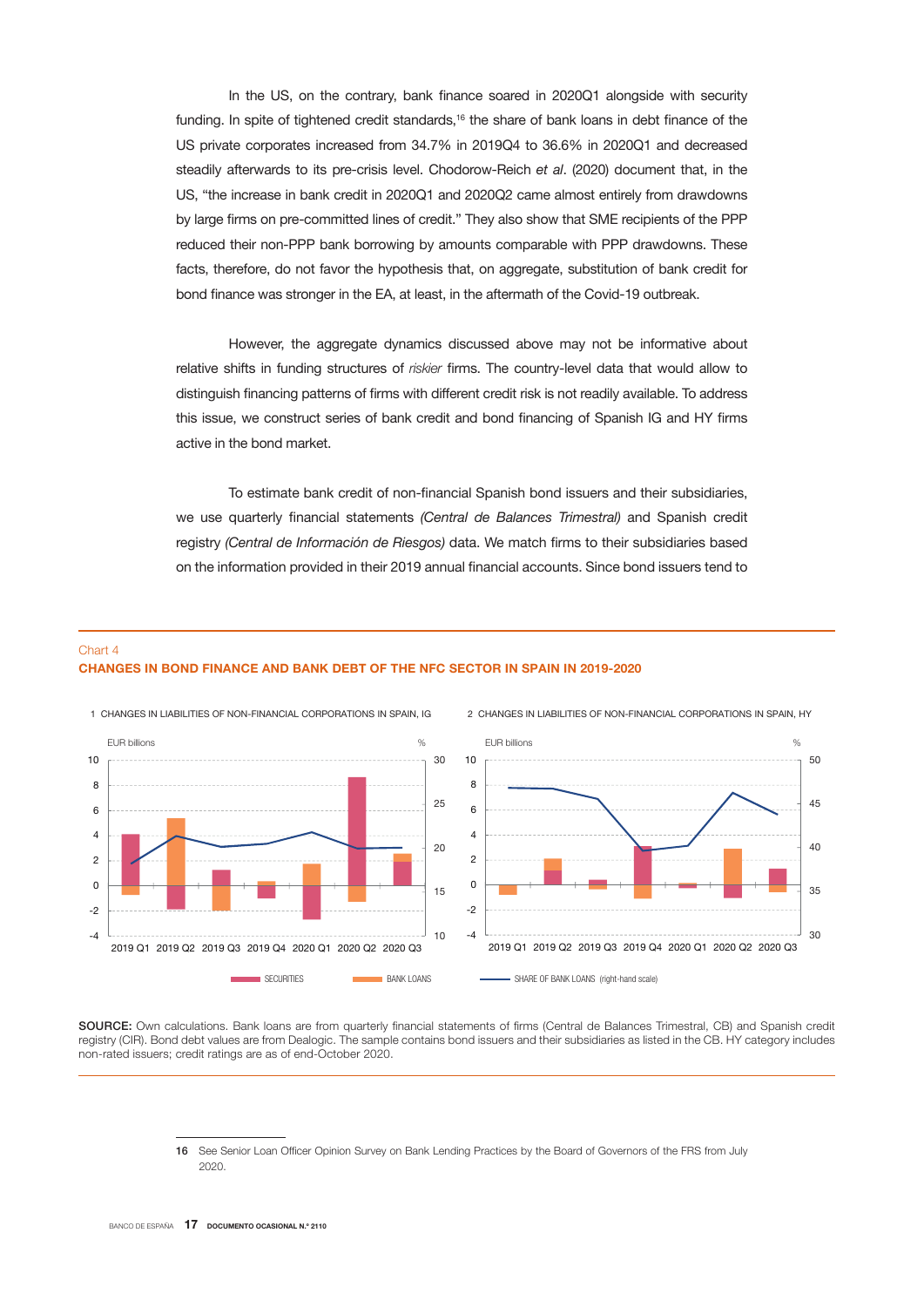be large firms able to attract bank finance worldwide, we prioritize financial statements as the primary source of information about bank debt and use the data from the credit registry only for those firms and subsidiaries that do not report to the *Central de Balances* on a quarterly basis. Finally, we estimate outstanding bond debt using issuance-level data from Dealogic.<sup>17</sup> To allocate firms to the two categories of credit risk, we use credit ratings of their parent companies from October 2020.

Chart 4 illustrates changes in the funding structure of Spanish bond issuers in 2019- 2020. In 2020Q2, both groups of firms had increased their debt levels. However, while IG issuers did so by issuing new bonds, the riskier HY firms relied exclusively on bank credit. In fact, the face value of outstanding bond debt of HY firms decreased in the first two quarters of 2020, as the first issuance of HY bonds by any of the sampled firms after the start of the pandemic was registered only in September. As a result, relative to the beginning of the year, the share of bank credit in total debt of IG firms has broadly stayed unchanged. For HY issuers, on the contrary, the share of bank debt has increased by more than 6pp during the first two quarters of 2020. This evidence speaks in favor of the hypothesis of substitution of bank debt for bond finance by Spanish HY borrowers. Yet it leaves unexplained to what extent this substitution was due to better bank funding conditions provided by TLTRO and loan guarantees versus worse conditions in bond markets in the absence of HY bond purchases by the ECB.

<sup>17</sup> The matched sample of bond issuers covers more than 90% of total bond debt in 2020Q2. The sample includes bond issuances by non-financial corporations with original maturity of more than 1.5 years. Bank credit from *Central de Información de Riesgos* excludes leasing, factoring, and undrawn credit lines.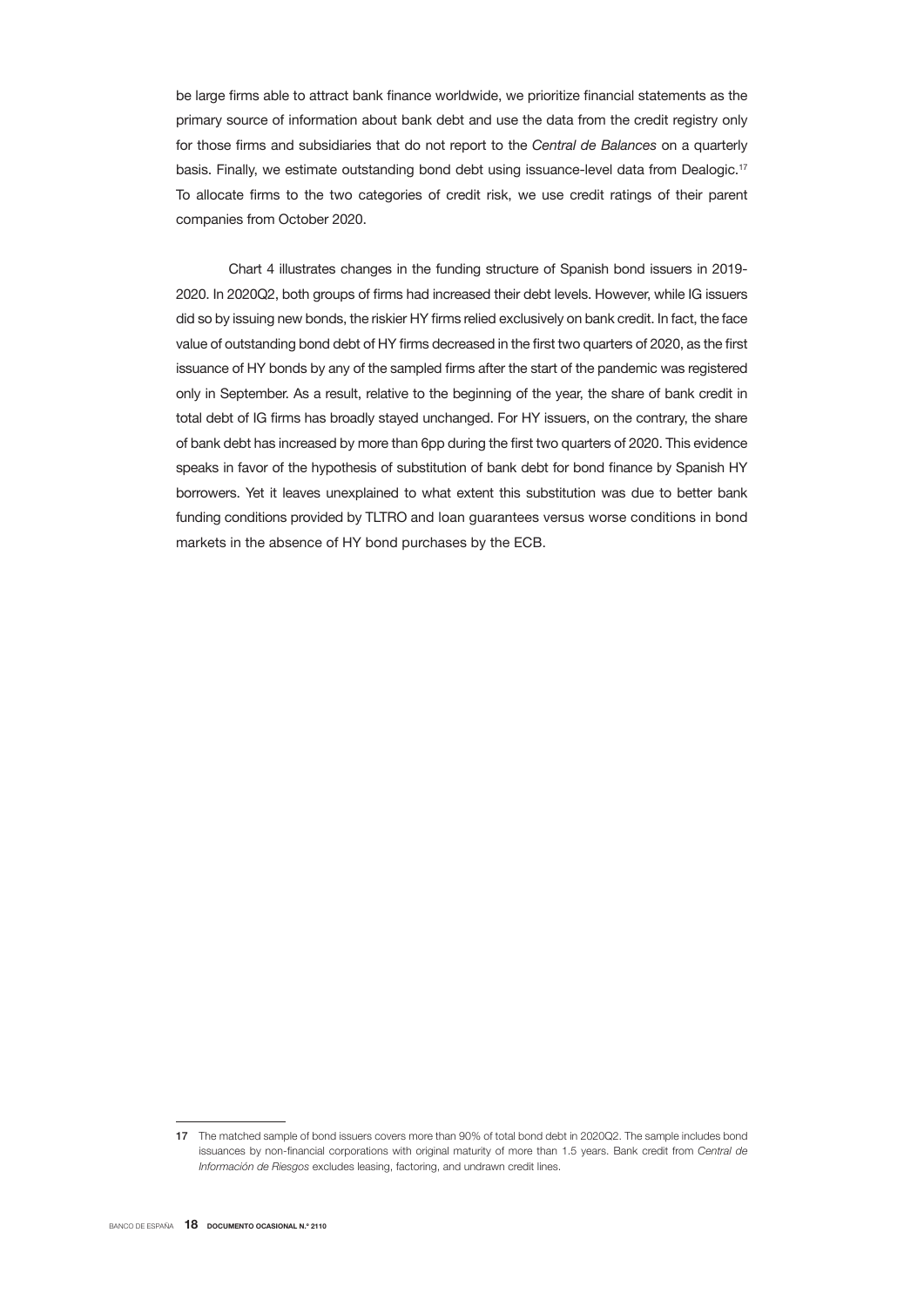# 4 Conclusion

The above analysis shows that a central bank acting as a buyer-of-last-resort in the market for corporate bonds can support prices and alleviate liquidity tensions. By announcing its willingness to use its balance sheet in times of economic emergency and purchase corporate bonds, the central bank can increase availability of market finance, even for riskier borrowers. This can be particularly relevant for borrowers with limited access to bank credit, or when the transmission of monetary policy via the bank channel is impaired.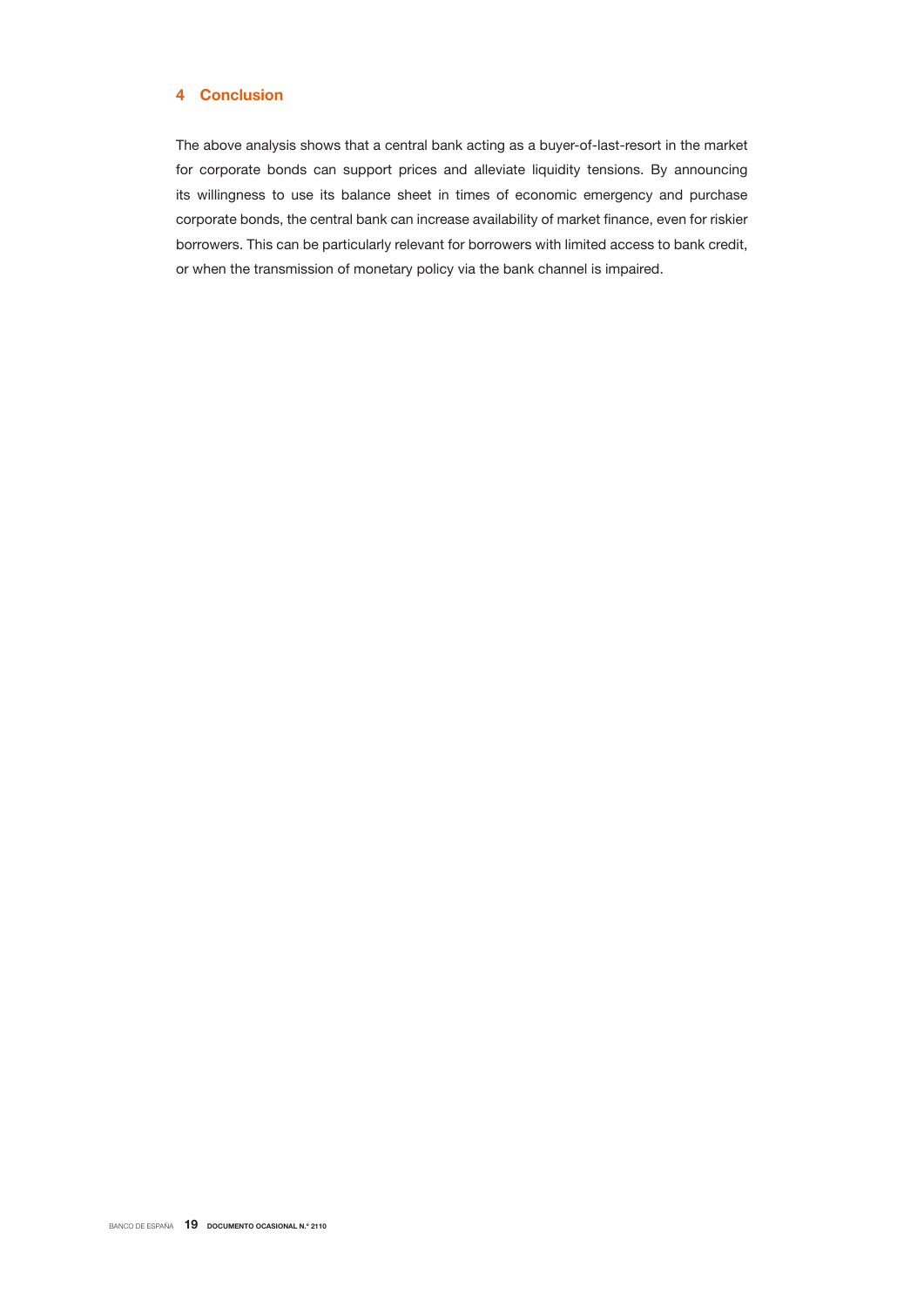#### **References**

- Anderson, J., F. Papadia and N. Véron (2021). COVID-19 credit-support programmes in Europe's five largest *economies,* Bruegel Working Paper No. 03/2021.
- Boyarchenko, N., A. Kovner and O. Shachar (2020). It's What You Say and What You Buy: A Holistic Evaluation *of the Corporate Credit Facilities,* FRB of New York Staff Report No. 935.
- Chodorow-Reich, G., O. Darmouni, S. Luck and M. C. Plosser (2020). Bank Liquidity Provision Across the Firm *Size Distribution*, NBER WP 27945.
- D'Amico, S., and T. King (2013). "Flow and stock effects of large-scale treasury purchases: Evidence on the importance of local supply", *Journal of Financial Economics,* 108(2), pp. 425-448.
- ESMA (2020). *ESMA Risk Dashboard,* November.
- Gilchrist, S., B. Wei, V. Z. Yue and E. Zakrajšek (2020). *The Fed takes on corporate credit risk: an analysis of*  the efficacy of the SMCCF, NBER WP 27809.
- ICMA (2020). *Bond Market Size,* [https://www.icmagroup.org/Regulatory-Policy-and-Market-Practice/Secondary-](https://www.icmagroup.org/Regulatory-Policy-and-Market-Practice/Secondary-Markets/bond-market-size/)[Markets/bond-market-size/.](https://www.icmagroup.org/Regulatory-Policy-and-Market-Practice/Secondary-Markets/bond-market-size/)
- (2021). ICE Data Services Liquidity Tracker, [https://www.icmagroup.org/Regulatory-Policy-and-Market-](https://www.icmagroup.org/Regulatory-Policy-and-Market-Practice/covid-19-market-updates/market-data-and-commentary/#ICE%20Data%20Services%20Liquidity%20Tracker)[Practice/covid-19-market-updates/market-data-and-commentary/.](https://www.icmagroup.org/Regulatory-Policy-and-Market-Practice/covid-19-market-updates/market-data-and-commentary/#ICE%20Data%20Services%20Liquidity%20Tracker)
- O'Hara, M., and Z. Xing (2020). "Anatomy of a Liquidity Crisis: Corporate Bonds in the COVID-19 Crisis", *Journal of Financial Economics*, Forthcoming.
- S&P Global Ratings (2019). *U.S. Corporate Debt Market: The State of Play in 2019.*
- (2021). BBB Pulse: Potential Fallen Angels Continue to Decrease Even as Risks Remain.
- Vayanos, D., and J. Vila (2009). *A Preferred-Habitat Model of the Term Structure of Interest Rates,* NBER WP 15487.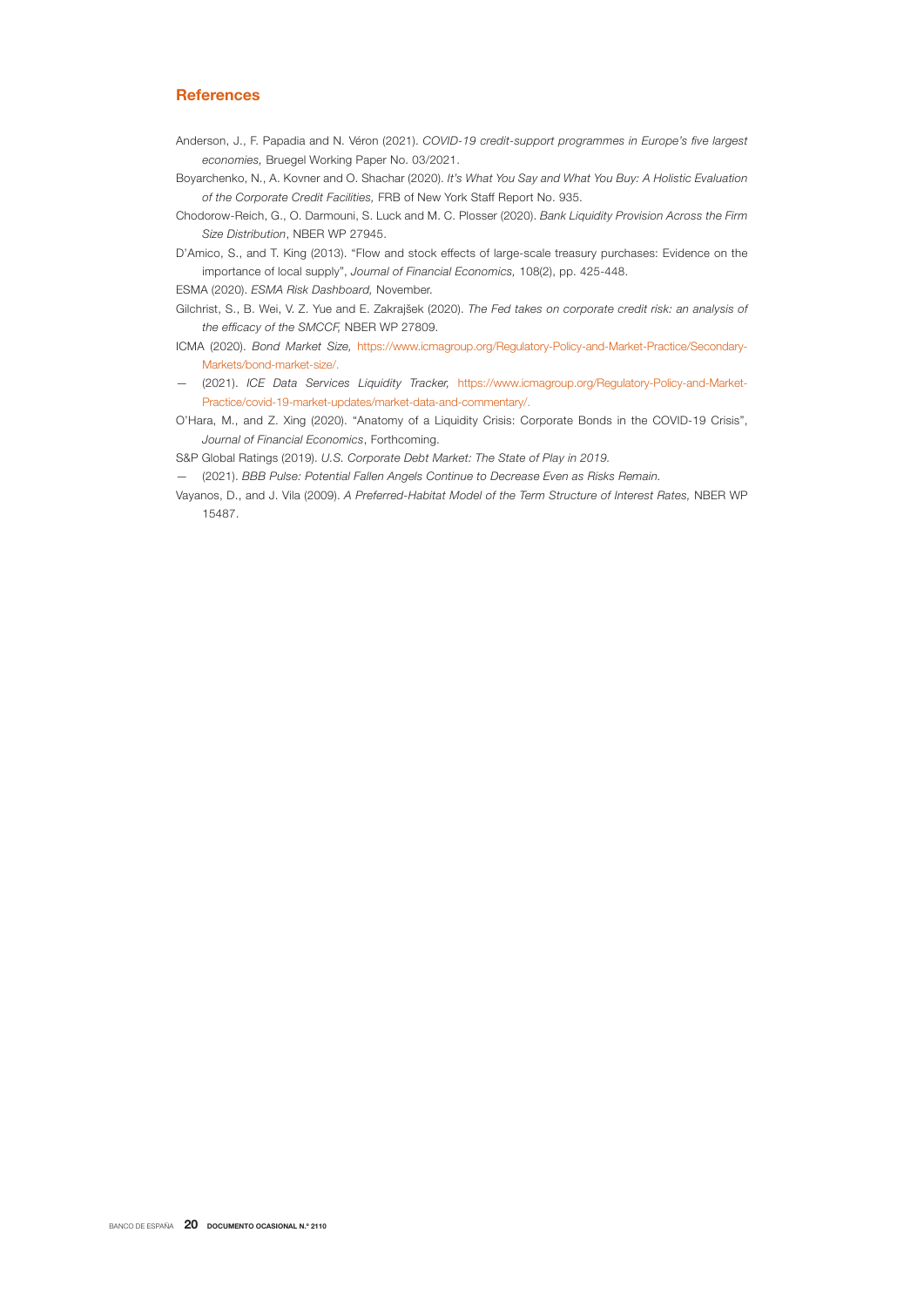## BANCO DE ESPAÑA PUBLICATIONS

#### OCCASIONAL PAPERS

- 1910 LUIS JULIÁN ÁLVAREZ: El índice de precios de consumo: usos y posibles vías de mejora.
- 1911 ANTOINE BERTHOU, ÁNGEL ESTRADA, SOPHIE HAINCOURT, ALEXANDER KADOW, MORITZ A. ROTH and MARIE-ELISABETH DE LA SERVE: Assessing the macroeconomic impact of Brexit through trade and migration channels.
- 1912 RODOLFO CAMPOS and JACOPO TIMINI: An estimation of the effects of Brexit on trade and migration.
- 1913 ANA DE ALMEIDA, TERESA SASTRE, DUNCAN VAN LIMBERGEN and MARCO HOEBERICHTS: A tentative exploration of the effects of Brexit on foreign direct investment vis-à-vis the United Kingdom.
- 1914 MARÍA DOLORES GADEA-RIVAS, ANA GÓMEZ-LOSCOS and EDUARDO BANDRÉS: Ciclos económicos y *clusters* regionales en Europa.
- 1915 MARIO ALLOZA and PABLO BURRIEL: La mejora de la situación de las finanzas públicas de las Corporaciones Locales en la última década.
- 1916 ANDRÉS ALONSO and JOSÉ MANUEL MARQUÉS: Financial innovation for a sustainable economy. (There is a Spanish version of this edition with the same number).
- 2001 ÁNGEL ESTRADA, LUIS GUIROLA, IVÁN KATARYNIUK and JAIME MARTÍNEZ-MARTÍN: The use of BVARs in the analysis of emerging economies.
- 2002 DAVID LÓPEZ-RODRÍGUEZ and M.ª DE LOS LLANOS MATEA: Public intervention in the rental housing market: a review of international experience. (There is a Spanish version of this edition with the same number).
- 2003 OMAR RACHEDI: Structural transformation in the Spanish economy.
- 2004 MIGUEL GARCÍA-POSADA, ÁLVARO MENÉNDEZ and MARISTELA MULINO: Determinants of investment in tangible and intangible fixed assets.
- 2005 JUAN AYUSO and CARLOS CONESA: An introduction to the current debate on central bank digital currency (CBDC). (There is a Spanish version of this edition with the same number).
- 2006 PILAR CUADRADO, ENRIQUE MORAL-BENITO and IRUNE SOLERA: A sectoral anatomy of the Spanish productivity puzzle.
- 2007 SONSOLES GALLEGO, PILAR L'HOTELLERIE-FALLOIS and XAVIER SERRA: La efectividad de los programas del FMI en la última década.
- 2008 RUBÉN ORTUÑO, JOSÉ M. SÁNCHEZ, DIEGO ÁLVAREZ, MIGUEL LÓPEZ and FERNANDO LEÓN: Neurometrics applied to banknote and security features design.
- 2009 PABLO BURRIEL, PANAGIOTIS CHRONIS, MAXIMILIAN FREIER, SEBASTIAN HAUPTMEIER, LUKAS REISS, DAN STEGARESCU and STEFAN VAN PARYS: A fiscal capacity for the euro area: lessons from existing fiscal-federal systems.
- 2010 MIGUEL ÁNGEL LÓPEZ and M.ª DE LOS LLANOS MATEA: El sistema de tasación hipotecaria en España. Una comparación internacional.
- 2011 DIRECTORATE GENERAL ECONOMICS, STATISTICS AND RESEARCH: The Spanish economy in 2019. (There is a Spanish version of this edition with the same number).
- 2012 MARIO ALLOZA, MARIEN FERDINANDUSSE, PASCAL JACQUINOT and KATJA SCHMIDT: Fiscal expenditure spillovers in the euro area: an empirical and model-based assessment.
- 2013 DIRECTORATE GENERAL ECONOMICS, STATISTICS AND RESEARCH: The housing market in Spain: 2014-2019. (There is a Spanish version of this edition with the same number).
- 2014 ÓSCAR ARCE, IVÁN KATARYNIUK, PALOMA MARÍN and JAVIER J. PÉREZ: Thoughts on the design of a European Recovery Fund. (There is a Spanish version of this edition with the same number).
- 2015 MIGUEL OTERO IGLESIAS and ELENA VIDAL MUÑOZ: Las estrategias de internacionalización de las empresas chinas.
- 2016 EVA ORTEGA and CHIARA OSBAT: Exchange rate pass-through in the euro area and EU countries.
- 2017 ALICIA DE QUINTO, LAURA HOSPIDO and CARLOS SANZ: The child penalty in Spain.
- 2018 LUIS J. ÁLVAREZ and MÓNICA CORREA-LÓPEZ: Inflation expectations in euro area Phillips curves.
- 2019 LUCÍA CUADRO-SÁEZ, FERNANDO S. LÓPEZ-VICENTE, SUSANA PÁRRAGA RODRÍGUEZ and FRANCESCA VIANI: Fiscal policy measures in response to the health crisis in the main euro area economies, the United States and the United Kingdom. (There is a Spanish version of this edition with the same number).
- 2020 ROBERTO BLANCO, SERGIO MAYORDOMO, ÁLVARO MENÉNDEZ and MARISTELA MULINO: Spanish non-financial corporations' liquidity needs and solvency after the COVID-19 shock. (There is a Spanish version of this edition with the same number).